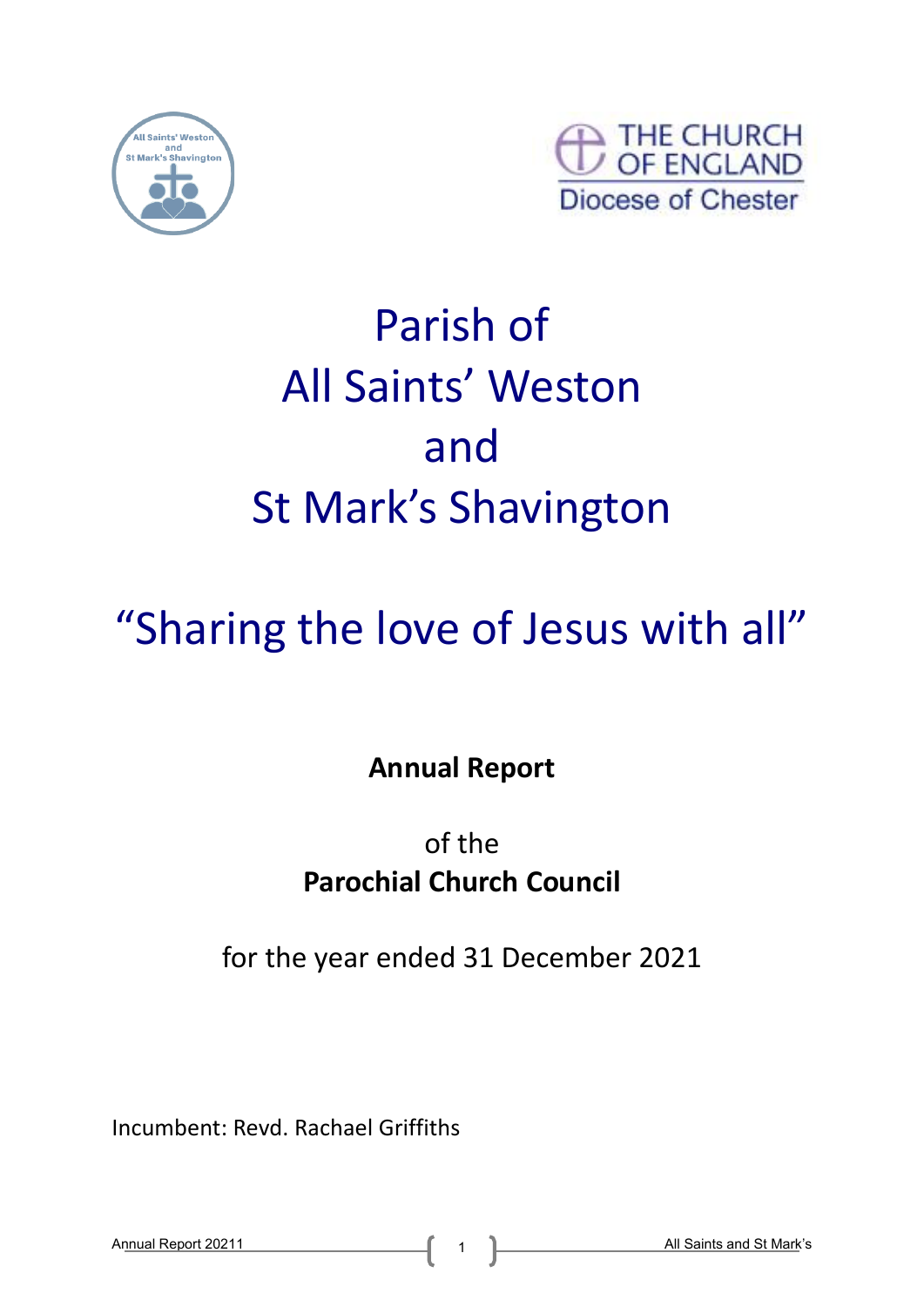# **Administrative Information**

The Parish of Weston comprises All Saints' Church in Weston and St. Mark's Church in Shavington. It is part of the Diocese of Chester within the Church of England. The correspondence address is The Vicarage, 13 Cemetery Road, Weston, Crewe, CW2 5LQ.

The Parochial Church Council is a corporate body established by the Church of England. The PCC operates under the Parochial Church Council Powers Measure. The PCC is excepted by order from registering with the Charity Commission.

#### **Structure, Governance and Management**

The Method of appointment of PCC members is set out in the Church Representation Rules. All church attendees are encouraged to register on the Electoral Roll and stand for election to the PCC. During the year the following served as members of the PCC:

#### **Ex Officio members**

| Vicar                | Revd. Rachael Griffiths |  |  |  |  |
|----------------------|-------------------------|--|--|--|--|
| Readers Emeritus     | Mrs Margaret            |  |  |  |  |
|                      | Hodgkinson              |  |  |  |  |
|                      | Mrs Ginny Lewis         |  |  |  |  |
| Readers              | Mrs Gaynor Bracey       |  |  |  |  |
| Wardens:             | Mrs Sue Moore           |  |  |  |  |
|                      | Mr Roger Bracey         |  |  |  |  |
| <b>Hon Treasurer</b> | Mr Chris Neufeld        |  |  |  |  |
|                      | (Co-opted to PCC)       |  |  |  |  |
| <b>Hon Secretary</b> | Mrs Gaynor Bracey       |  |  |  |  |
|                      | (Co-opted to PCC)       |  |  |  |  |
|                      |                         |  |  |  |  |

#### **Deanery Synod Reps**

| All Saints' | Dr Keith Evemy (2023)         |
|-------------|-------------------------------|
| St. Mark's  | Mrs Margaret Smallwood (2023) |

### **Elected Members**

| Representatives until 2021 |                       |  |  |  |  |
|----------------------------|-----------------------|--|--|--|--|
| All Saints'                | Mr Robert Galloway    |  |  |  |  |
| St Mark's                  | Mrs. Elizabeth Davies |  |  |  |  |
| All Saints'                | Mrs. Ann Grant        |  |  |  |  |
| St Mark's                  | Mr Dennis Prew        |  |  |  |  |

#### Representatives until 2022

| All Saints' | Mrs. Juliana Stewart   |
|-------------|------------------------|
| St Mark's   | <b>Geoffrey Barton</b> |
| All Saints' | John Densem            |
| St Mark's   | Vacancy                |

#### Representatives until 2023

| All Saints' | Mrs Florence Densem |
|-------------|---------------------|
| St. Mark's  | Mrs Shaan Shepherd  |
| St Mark's   | Vacancy             |
| All Saints' | Julia Cox           |

#### Representatives until 2024

| All Saints' | Mr Robert Galloway   |
|-------------|----------------------|
| St Mark's   | Mrs Elizabeth Davies |
| All Saints' | Mr Trevor Cook       |
| St Mark's   | <b>Gwyneth Prew</b>  |

#### **Committees**

The PCC operates through All Saints' Committee and St. Mark's Committee which meet between PCC meetings and deal with issues relating to each particular church.

#### **Objectives and Activities**

The PCC has the responsibility of cooperating with the incumbent, in promoting in the ecclesiastical parish the whole mission of the Church, pastoral, evangelistic, social and ecumenical. It also has maintenance responsibilities for the two church halls located in Weston and Shavington.

#### **Church Attendance**

There were 121 parishioners on the Church Electoral Roll at 31<sup>st</sup> December 2021.

The average attendance at each church (when open) based on statistics supplied to the Diocese was 22 at All Saints' and 28 at St. Mark's. Numbers to vary this year due covid-19 restrictions. There was an average of 50 views of the online services each week during 2021.

There were 7 baptisms, 5 weddings and 10 funerals in the parish during 2021.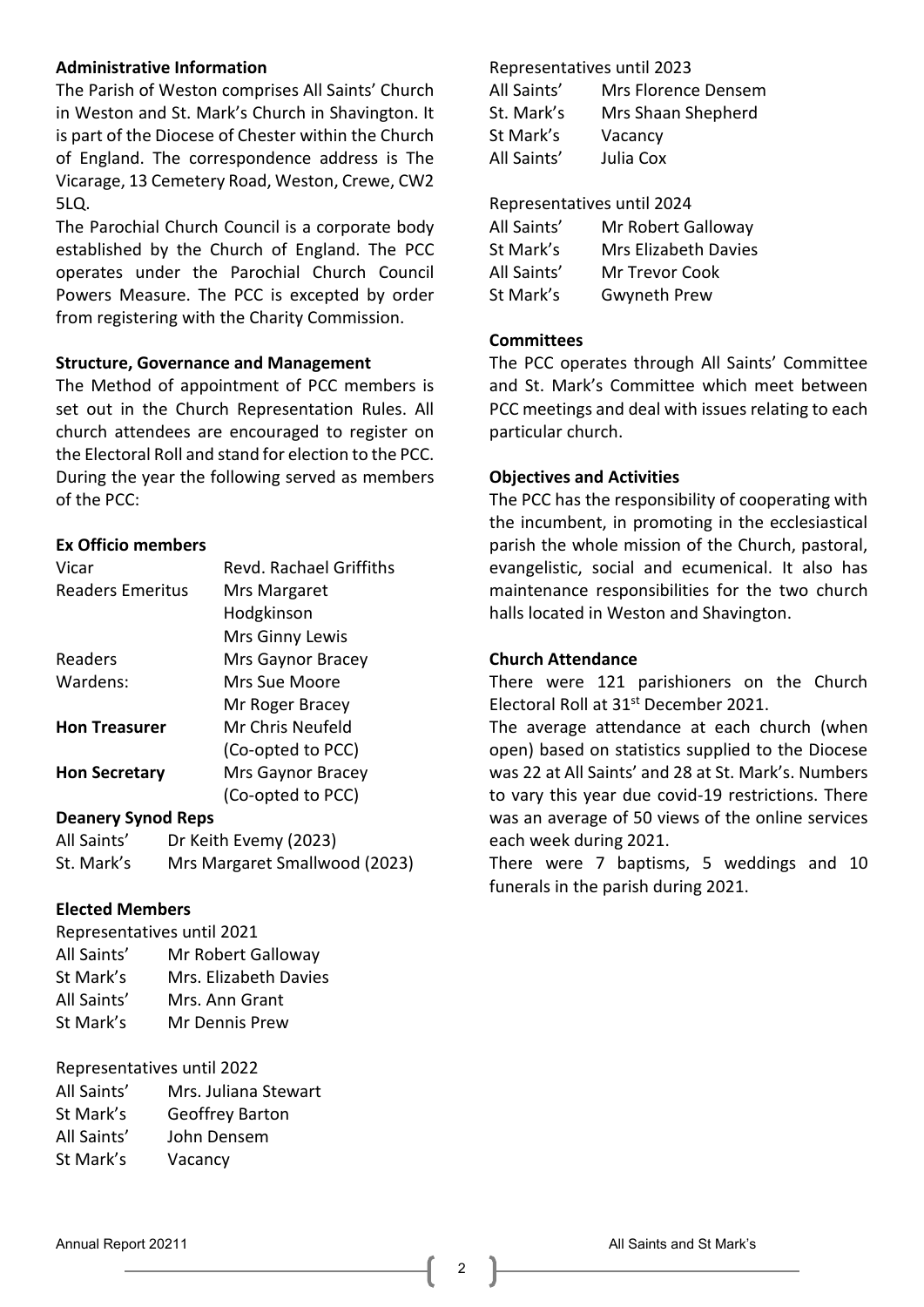#### **Vicar's Report for 2021**

Much of 2021 was a year that continued to be dominated by the Covid 19 pandemic. The early part of the year was especially impacted by ongoing restrictions which determined what we were able to do as a parish and how we were able to do it. Looking back, however, I am immensely proud of the way in which we responded positively and proactively to the challenges we faced. Right at the outset of the pandemic, our Church Wardens Roger and Sue and other members of the Leadership Team, were incredibly supportive of my desire to keep our churches open for prayer and worship, as well as meeting the needs of those who were unable to attend. Sue and Roger helped me to keep up to speed with the constantly changing regulations and played a significant role in ensuring that our ever-changing risk assessments were implemented to keep everyone as safe as possible.

For most of last year, we offered worship both in person at both churches and also via our Facebook page. Looking back, I am grateful for the patience and understanding shown by both congregations who in various ways, went with the compromises we needed to make in order to meet people's needs. Jonathan and I enjoyed the informality and friendliness of leading worship from our kitchen but there came a point when we needed to share this responsibility with others. The move to worshipping online from St Mark's made this possible and enabled others to lead worship, including our Lay Readers Gaynor and Margaret, whose support I am hugely appreciative of. I am also grateful to the PCC who recognised the value and impact of our online presence and who, later in the year, agreed to support the purchase of equipment to enable us to stream our services in the longer term. This has been one of the most positive things to have emerged from the pandemic. The streaming equipment allows us to reach many more people than those who attend worship in person. It provides people with a window to look in and see what we are about and, in the process, we hope and pray they encounter God. As lockdown restrictions eased and the time was right to return to services at both churches, we have been able to continue to offer people the opportunity to worship from home.

One of the other unforeseen blessings of the pandemic has been the opening of our community cafés. The opening was postponed for several months because of lockdown restrictions, but we eventually opened our doors in May. Both cafés have been a huge success. At the outset, we made offering people a place of welcome our priority and all the volunteers at the café do a wonderful job of going that extra mile, not only to provide people with good service but also to chat and offer people a listening ear. Some of the income from the cafés is paid to our churches as rent for the use of the halls and this has helped to stabilise our finances through a very rocky period. It goes without saying that the cafés have only become a reality because of the hard work and dedication of the initial working group who set them up, and then subsequently by the volunteers who work at the cafés each week and who bake for them. My sincere thanks go to all those involved and also to our wonderful customers who offer their support. During 2021, our work with schools and families continued uninterrupted, albeit adapted to the circumstances we found ourselves in. Sara, our Children and Families' Worker, ran Edward Bear Club on Facebook and Glow on Zoom before returning to in-person sessions when this was permitted. She supported the return of Toddlers at St Mark's by planning and preparing the craft and story for each session and she also ran activities for children during the summer holidays. Together, Sara and I have continued our work with schools, holding workshops at Weston Village Primary School and hosting children from Shavington Primary School at St Mark's. Sara has involved local schools and nurseries in various creative projects during the year, including creating gardens of Remembrance and I have done weekly assemblies in Weston Village Primary School. Sharing the love of Jesus with children and families is a huge privilege and I am thankful that we have been able to build positive relationships locally. However, I am especially grateful for the commitment, enthusiasm and creativity that Sara brings to her role, and for the teams of volunteers who support her. One of the most pressing issues we face in the coming year is how we might secure funding for Sara's work in the future.

One of the lessons that the pandemic has taught us is that churches are about people not buildings

3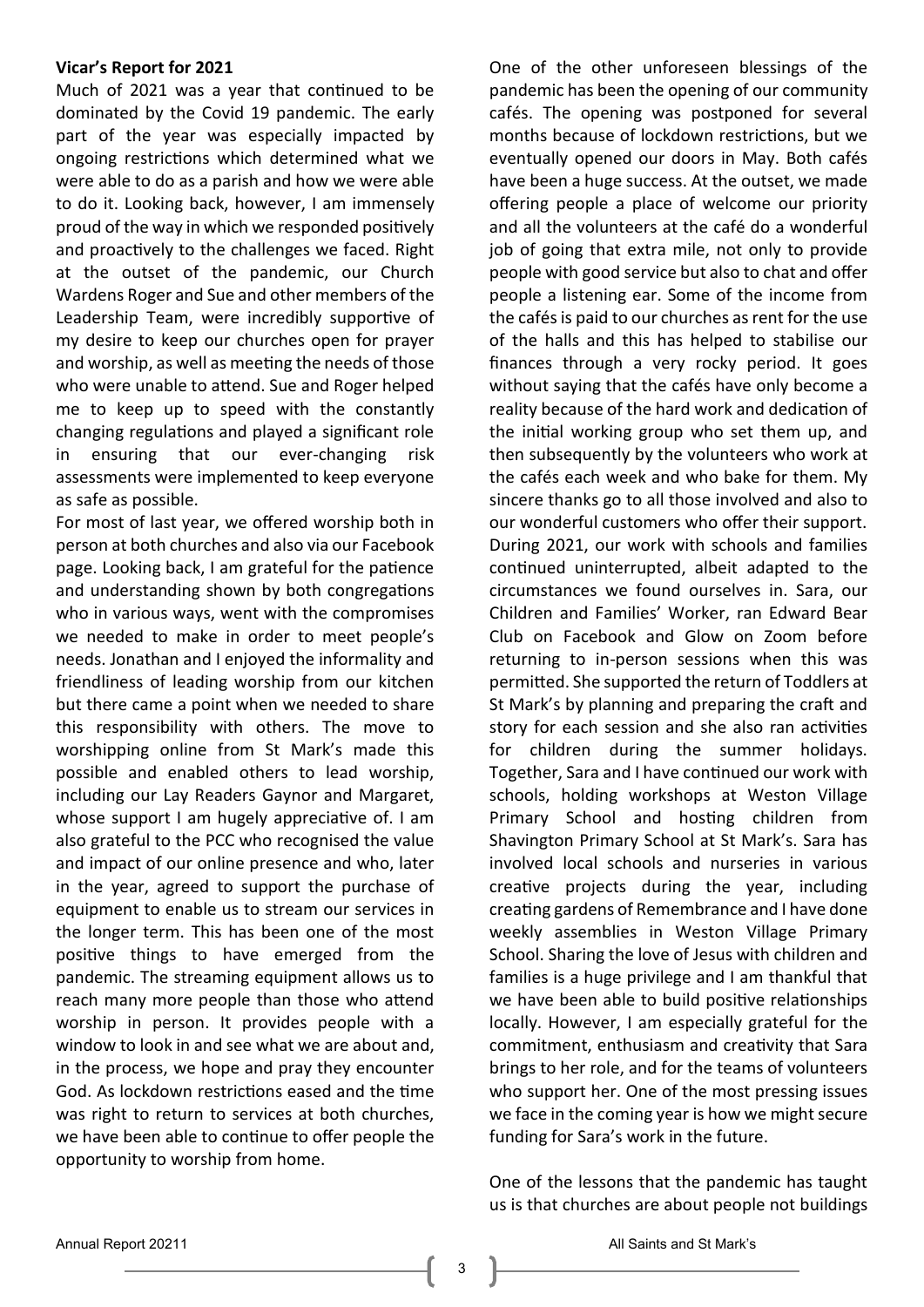and what many people missed most in 2021 was time spent together. However, we do have two church buildings that are an important focal point in our communities. We continue to pray that God will provide the vision and resources we need to secure our buildings for the future. The plans for a new building at St Mark's have been stalled by the pandemic, but we continue to pray that they will become a reality in the coming year. The structural repairs needed on All Saints' have also faced delays but again, we pray that God will guide and provide. My heartfelt thanks go to the teams of people involved in making these building projects a reality.

2021 has certainly been a year of ups and downs, but as I reflect back, I am struck by the way in which God has enabled new life, new opportunities and new perspectives to emerge from the challenges we have faced. Before the pandemic, we would have never imagined we would be live-streaming worship and running two successful community cafés, alongside all the other ways in which we reach out to share the love of Jesus with all. And yet here we are! I give thanks to God for his faithfulness to us, for His guidance and provision, and for all of you who make working in this parish both a pleasure and a privilege. God bless you all.

# *Rev Rachael Griffiths*

# **All Saints' Church**

This year found us still using a combination of zoom and in person meetings. Alternating services between All Saints' and St. Marks.

We still had restricted numbers in church with the congregation needing to book a place for the service, but it enabled us to continue to worship in person and keep everyone safe.

February brought Lent, and being unable to meet in person for social activities, we turned to zoom to hold our Lent Lunches , with on line reflections and discussions .

Our Easter services were a combination of in person and online services.

Irene continued to make our church look lovely with flowers and the Easter Garden under the altar.

Outside a flower garden was made by Sarah and the local school children, making a colourful welcome area.

With restrictions still in place, social events were difficult, but, in April we enjoyed a quiz via zoom, raising funds and morale.

Community Café preparations continue in earnest but with the opening date being moved due to Covid restrictions.

May saw many restrictions relax, which enabled some changes to take place.

Finally on May 19<sup>th</sup> we opened the Café at All Saints' Church Hall.

Sarah could now restart Edward Bear club in person in the hall, with places pre- booked.

Archdeacon Ian and Emily made a visit to the church to review the repairs needed and advised us that we should complete a Parish Audit.

Fund raising was severely restricted due to Covid restrictions. We decided to hold a photographic competition and use the winning pictures to make a calendar which we could then sell to raise funds. Rob Galloway organised this and we were able to offer the calendars for sale in October (just in time for Christmas presents). The sales went really well and a second order was placed.

In May we were able to hold our APCM in person, socially distanced in the church hall, following Holy Communion for Pentecost.

Our sides people agreed to continue to stand and were duly elected at our next PCC meeting.

My thanks go to them all. Their help is invaluable to the smooth running of the services.

During the summer we were able to hold baptism services again and weddings, with restricted numbers, and mask wearing. This helped us to feel as though we were getting back to normal, (pre Covid).

It was lovely in October to be able to hold a Harvest service and to host Harvest Supper in the Church Hall.

All Saints' Church Refurbishment Project Development Survey was distributed to the congregation and the wider community. This was to determine how the church building could be used both for worship and as a versatile community space.

We had 53 replies to the survey, which highlighted positive and some interesting results.

The next stage in the process is to apply for grants to help with the cost of the repairs needed.

This year we were pleased to be able to hold our usual Remembrance service. This year we were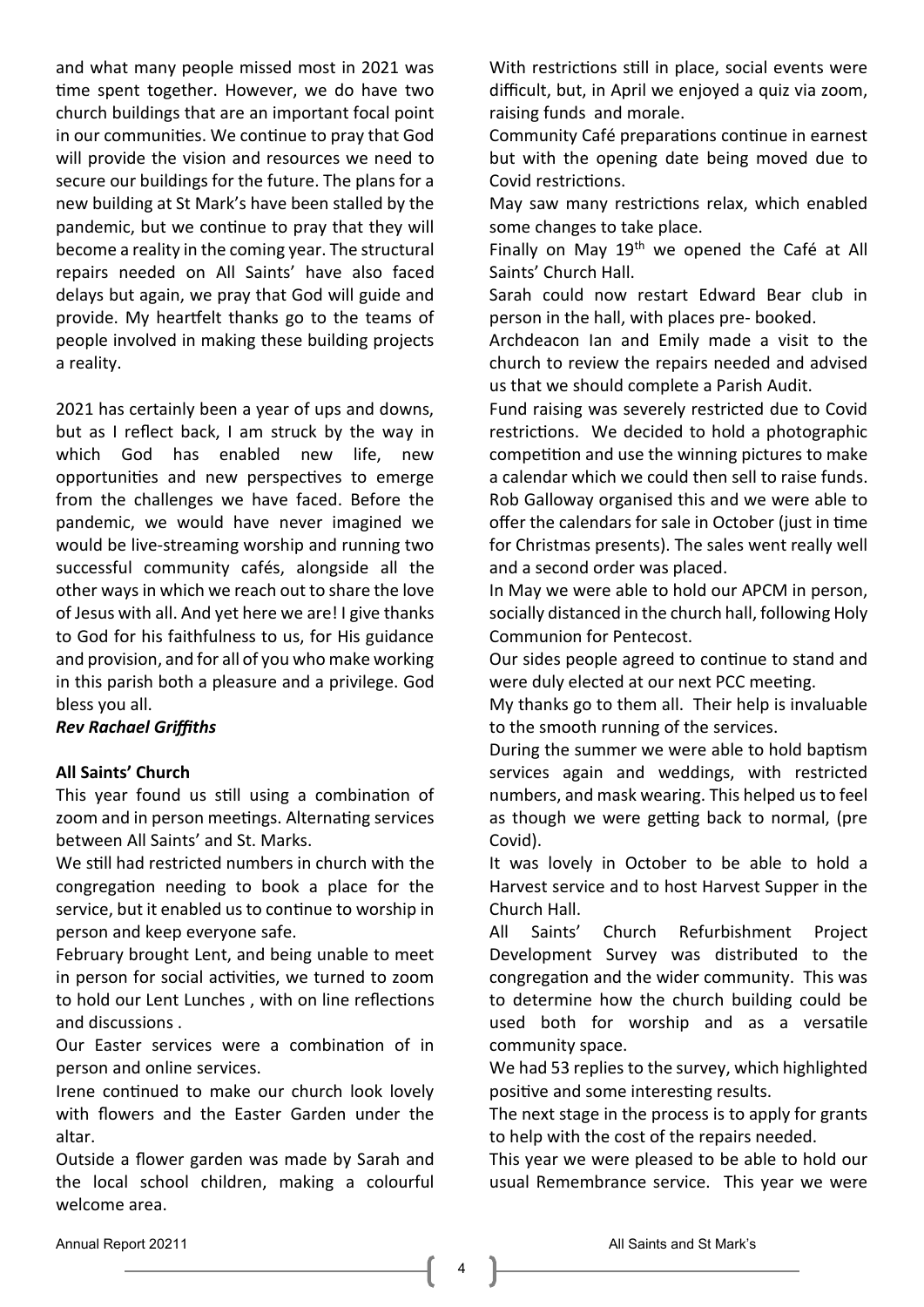joined by the Scouts parading their flags. We again displayed the wreaths outside.

At the end of November, heavy storms took out the power from church and most of the village,

causing us to postpone the Christingle Service, for one week.

Sarah organised an Advent Trail for the village. A house window was decorated to represent an Advent calendar window, and a map was made so people could follow and find all the windows.

The church was decorated for Christmas with the tree. The beautiful window arrangements, and altar crib scene, done by Irene. The Duchy of Lancaster also sent a tree to be decorated for outside the church.

The Covid numbers began to increase, which caused the school to cancel their church service.

A local Choir performed a charity concert in church and continue to rehearse in church occasionally.

We held all our Christmas services in church. The delayed Christingle service, Carol service, Crib service and Christmas Eve Midnight Communion. It was lovely to be able to worship in church together. We also were able to have mulled wine and mince pies in the Hall after the Carol service.

Sadly, one of our long standing and well-loved parishioners and previous Church Warden died in December. He will be greatly missed.

Our maintenance continues with annual checks to the electricity and gas supply .

The fire service checked the extinguishers, replacing 2 in the church hall for smaller more manageable ones.

The Quinquennial Inspection was completed in January. The report showing no further deterioration.

In July the church gutters were checked and cleaned and a section of downpipe on the Right side by the Aps was replaced by Geoff and Robert. A CO monitor was fitted in hall kitchen.

A Lifepack CR plus battery for the defibrillator was ordered.

The Light switch bank by the vestry door was replaced. (vestry light not working).

Robert continues to keep the grass mown around church and Keith and Alison keep the gardens trim and tidy around church and the hall. This is really appreciated, and I thank you very much. Geoff continues to help me with endless jobs that crop up constantly, and I really appreciate his help and thank him.

We continue to open the church daily for private prayer, and I thank Julia for her support with this. This year has still presented us with many challenges, but everyone, especially Rachael, Margaret and Gaynor have worked hard to enable us to continue to keep our church open and worshiping together.

Thank you to everyone who has worked hard to keep our parish running smoothly. It's a great team effort.

# *Suzan Moore Church Warden*

# **Weston Church Hall**

The continuing situation with the Pandemic prevented the Church Hall activities from recommencing, which resulted in a considerable loss of revenue.

The weather improved in April, so a Working Party was formed and was able to tidy up the Hall grounds, and surroundings, ready for when restrictions were eased.

The Scouts were able to restart their sessions at the end of April, though strict Covid rules remained in place. They had prepared a Risk Assessment, and Rachael had formulated an Assessment for the Hall. A 'One-Way' Entrance/Exit System was introduced, and handsanitising on entrance, together with a strict postsession cleaning regimen, were implemented.

'The Café Meeting was held in person, for the first time, with Social Distancing, and Orientation of Volunteers took place the following week, with the same precautions. The Hall was also able to accommodate the Police Commissioner Elections, which had been cancelled from the previous year, and this produced much-needed revenue.

The Edward Bear sessions were also able to recommence, which was a great help to children and parents, who had been forced to isolate for so long.

On the  $19<sup>th</sup>$  May, the grand opening of the Community Cafe took place albeit with strict Social Distancing and Hand-Sanitisation. In addition, the first PCC Meeting, in person, was held, having previously been conducted on 'Zoom' throughout the Pandemic. Similarly, the Yoga Group, were able to restart, and the APCM was also held in the Hall. A degree of normality continued until the summer, when most activities ceased, but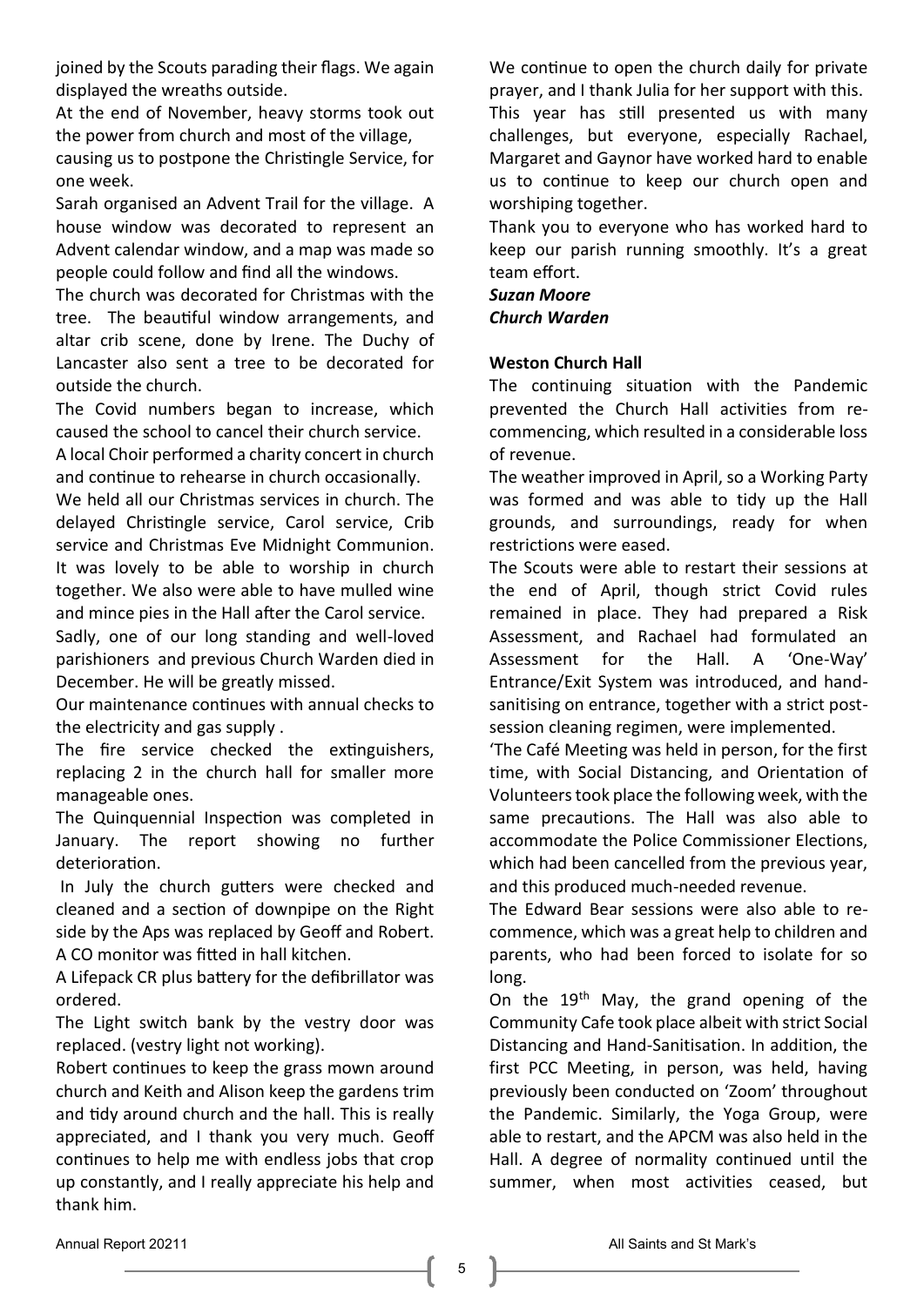September brought the re-commencement of the regular activities.

In July, we were successful in applying for a £1000 Grant from the Arnold Grant Group, which enabled us to upgrade the Hall's storage facilities, and we were able to make structural repairs to the adjoining shed, with the Scouts re-painting the inside.

At the end of September, an Afternoon Tea was held in support of the MacMillan Charity. This was well-attended, despite Social Distancing rules still applying. In October, a Pie & Peas Harvest Supper was held, with a reduced capacity, enabling some social contact after another period of isolation.

October brought the first Children's Party and a new regular hirer of the hall, in Diddikicks. The Indoor Bowlers, returned in November, and the Annual Quiz was also held, resulting in a very enjoyable and financially successful evening.

During December, the Hall was able to offer the usual facilities (toilets, drinks) to the local school and choir, and following the Carol Service, at the church, there was an excellent turnout in the Hall for the Mulled Wine & Mince Pies.

In summary, after a difficult start to the year, and restrictions at various times, throughout, we are currently enjoying a period of normality. Through it all, the Church Hall has again proved its worth in Social and Financial terms.

# *Julia Cox*

# **Community Café at All Saints**

In Autumn/Winter 2020, a Working Party was set up to initiate the Community Cafés at the Church Halls of All Saints, Weston, and St. Marks, Shavington. Rachael was successful in securing a substantial grant from Cheshire East Council that would fund the delivery of the project. The Working Party consisted of 5 members, initially, with Rachael and Margaret leading the Project, and Zoom Meetings were held, at the outset, as Covid prevented face-to-face contact. The research commenced with the sourcing all the equipment that would be required, with one of the key items being a professional coffee machine. Other items included extra tables, and cloths, card-payment machine, crockery, notice boards, banners, and kitchen equipment, to name but a few.

The object of the Cafés was to provide a muchneeded Community Hub for people from the

surrounding area, in a warm friendly environment, while providing light meals and refreshments with a home-made theme. In accordance with the conditions surrounding the Grant, all net revenue is to be channeled to the benefit of the community as a whole, with the Hall able to charge The Café a Hire Fee.

The Cafés were to be run by volunteers, who would work on a fortnightly basis, supported by 'voluntary bakers' and would operate on a Wednesday at All Saints, and Friday at St. Marks. Factors to be considered included recruitment of said volunteer staff, hygiene, shopping, storage of food and drink, refrigeration, and cupboard space. Additionally, Menu items, pricing, dietary issues, children's' options, advertising, opening hours, risk assessments (including Covid precautions), first aid issues, and general procedures and protocols, had to be formulated.

A Café Meeting was held in person, for the first time, on  $5<sup>th</sup>$  May 2021, with Social Distancing. Orientation of Volunteers at All Saints took place the following week, with the same precautions. This Orientation enabled the volunteer staff to learn the systems and protocols which were required and allowed them to gain familiarity with each other. They were split into 2 groups with each set having a team-leader, and they were to work alternate weeks, at hours of their choosing. The 'bakers' were similarly required to produce cakes etc. on a fortnightly basis.

All Saints Café was finally opened on the 19<sup>th</sup> May 2021, from 9 a.m. till 4 p.m. with Social Distancing being a major factor, resulting in only 8 tables being available for use. Hand-sanitization, mask wearing, and strict cleaning of tables and chairs between customers had to be enforced throughout the day. As Covid restrictions eased, we were able to increase the number of tables, resulting in greater capacity.

The Menu offered a range of hot and cold drinks, light lunches, e.g., sandwiches, quiche, oatcakes tea-cakes, scones, and children's lunch bags, with a take-away option, as well.

From the outset, the Café was well received, and supported strongly by all age-groups. An Official Opening by Bishop Mark, who attended for lunch, was held later in the summer. At the end of June, it was decided to reduce the opening hours, to close at 3p.m., having studied the attendance patterns.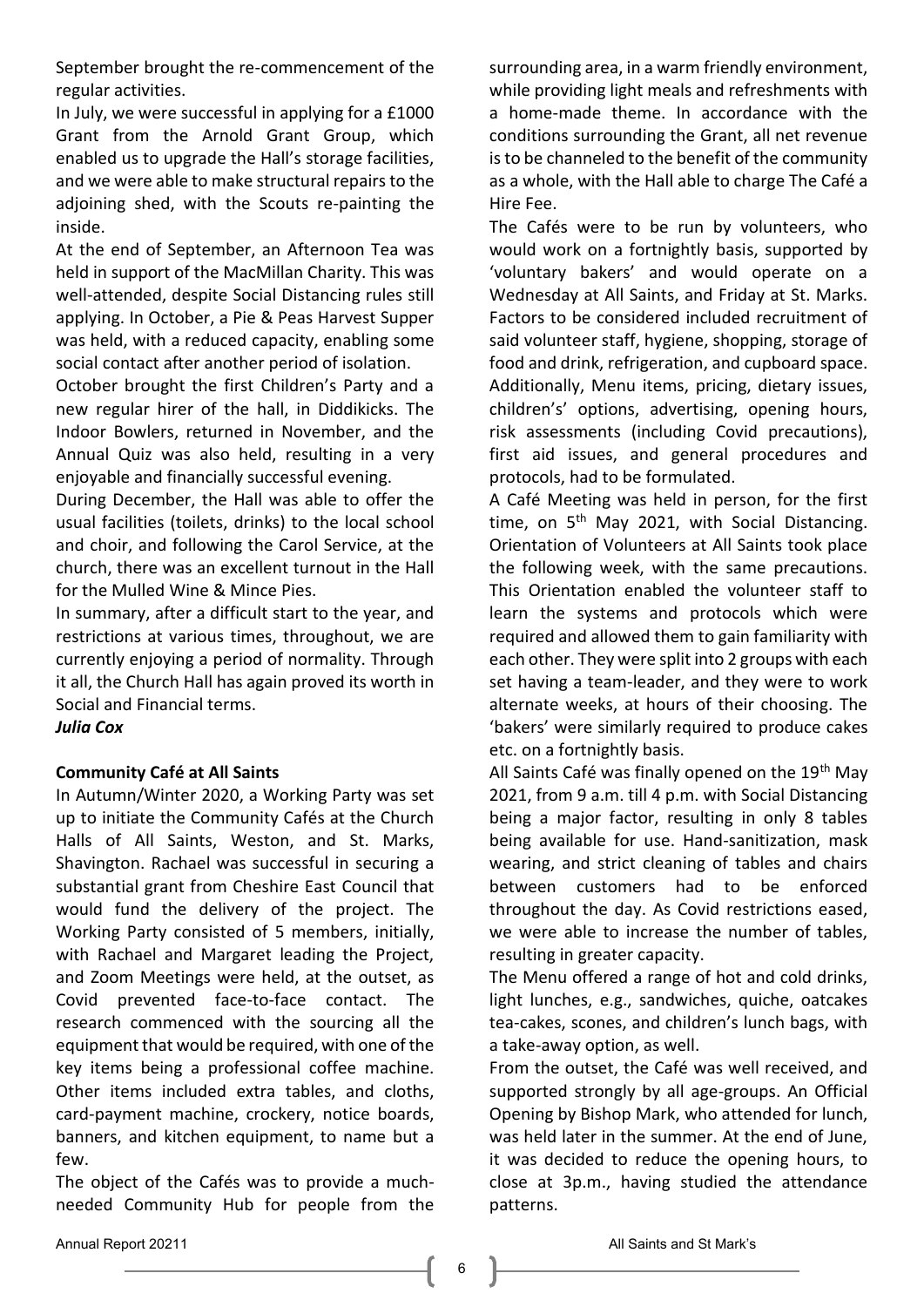In September, the Menu was revised for the Winter months, to include Jacket Potatoes with various fillings, and home-made soup. Seasonal variations (Mince Pies etc) are offered at the appropriate times. The Café has remained open throughout, apart from a two-week closure over the Christmas/New Year period. As a thank you gesture from Rachael, The Café Staff were able to enjoy a Christmas Party, including a Fish and Chip Supper, followed by a Quiz.

# *Julia Cox*

#### **All Saints Building Repairs and Improvements**

The 5 yearly "Quinquennial" inspection fell due during 2021 and was duly completed by our architect, Martyn Wilshaw. Thankfully no serious new problems were identified, although the well known problems with the Bell-cote, East End, Heating system, plasterwork and general state of decoration were all re-iterated.

Regrettably there was not a lot of progress on the repairs as we have not yet found a satisfactory way to fund the priority structural problems. Our architect is still struggling to agree the best approach with the Diocesan Advisory Committee, though we are optimistic that a full Faculty will not be required.

2 Grant funding bodies have been identified that may be able to help with funding the repairs. Applications will be made in 2022.

*Robert Galloway*

#### **St. Mark's church, church hall and café**

Effects of the Covid-19 pandemic continued into 2021 with impacts on both church and hall activities.

Our pattern of worship from January to August was on a fortnightly Sunday service basis (alternating with All Saints') interspersed with a fortnightly Wednesday morning service of Holy Communion. Weekly Sunday services resumed in September and this, coupled with falling attendances on Wednesday mornings, led to cessation of the latter at Christmas.

Live streaming of our Sunday services to the Parish Facebook page began in September following the installation of a video camera, video switch and monitor and the upgrading of our internet connection to high-speed fibre.

St. Mark's Committee met in person again in September and November to consider matters relating to the building fabric, health and safety, social and community events and the New Build. From January to July a bimonthly briefing note had been issued to committee members to advise them of any updated information. Many thanks to the small team of volunteer gardeners who now maintain the flowers and shrubs around the outside of church. Vegetation clearance work around the church hall was carried out in October – we could have done with a larger skip! Thanks to all those who helped.

No fundraising or other events were held nor did any of our regular weekly or monthly activities take place until restrictions were eased in September at which time Singers at St. Mark's, Craft and Chatter, monthly Prize Bingo and SMILE returned. We took part in the Village Festival in July – thanks to those who organised and ran the craft stall and once again we held our Christmas Craft Fayre in November – thanks to Gaynor and her team.

GLOW (God Loves Our World) - a "young church" group aimed at children aged 3 to 11 resumed meeting in person in May under the leadership of Sara Randle (our Children's and Families' Worker) and the Toddler Group started again in July.

Our church was brightened up for the Christmas season with "Christmas Stars" decorated by a number of local community groups – thanks to those who organised this activity. An illuminated Christmas Crib scene was once again constructed and displayed outside church by Sara Randle and her husband Shaun – many thanks to them for their efforts. The Christmas Hamper Raffle organised by Elizabeth Davies raised £234 for Parish funds.

Some of our regular hall bookings (St Luke's, WI, Shavington Village Festival Committee and Shavington cum Gresty Drama group) recommenced in September but sadly we lost the Monday Slimming World booking as they relocated to Wybunbury. Also in September, we were pleased to welcome the Nightingale Singers (latterly based at Leighton Hospital) who now make use of our church for their weekly rehearsal sessions.

Preparations for our new Community Café (including new storage and additional tables) continued in the early part of the year and Café @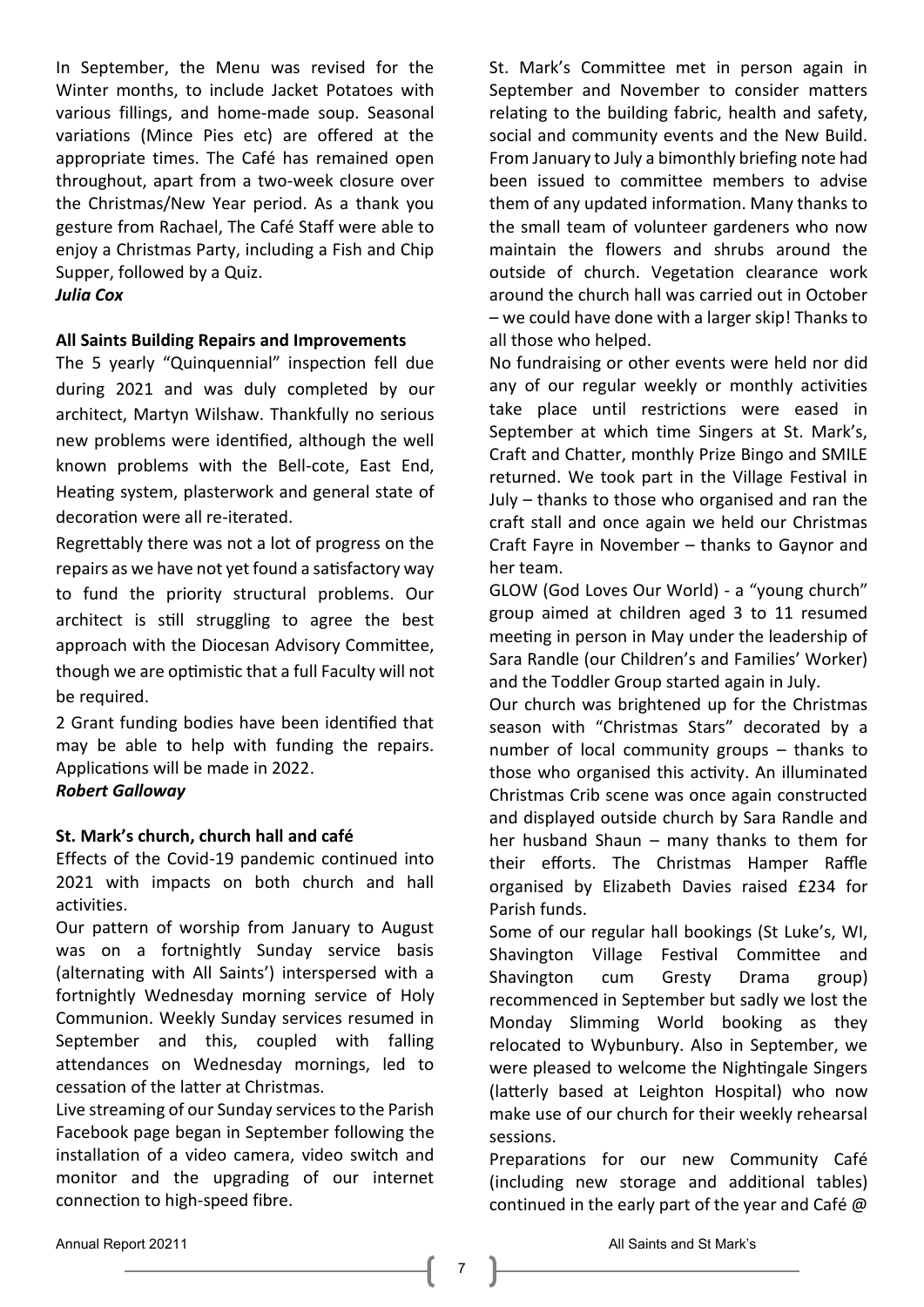St Mark's opened its doors for the first time on Friday  $21^{st}$  May. Thanks to the enthusiastic team of volunteers (more always needed!) it has proved a great success and our customers enjoy a wide variety of freshly prepared food including home baking. We offer a seasonally changing menu and free high speed WiFi !.

# *Roger Bracey (Churchwarden)*

# **Fabric report: St Mark's church and hall** *Buildings*

The last Quinquennial inspection was in 2015 which highlighted issues with the church roof in particular. There has been no indication of further deterioration during 2021.

The low-speed ADSL broadband connection provided when the telephone line was installed in 2020 was upgraded to faster fibre broadband in June, enhancing our Wi-Fi provision and enabling live streaming of services to Facebook.

# *Inventory*

The last inventory check was carried out in 2020. Six small tables and a storage trolley together with a new A-frame notice board and menu chalkboard were purchased in January for use in the Community Café.

Automatic handwash dispensers were purchased and installed in the kitchen and toilets in March.

A video camera, monitor, video switch and associated cabling were purchased and installed in September to enable live streaming of services.

# *Maintenance*

Monthly safety inspections were carried out; no actions were required but the outside passage lights will be need to be replaced in the near future due to deterioration.

The church organ was serviced in January.

Cleaning of the church and hall gutters was carried out by contractors in April.

Routine servicing of the fire extinguishers was carried out in April.

A replacement motorised valve controlling the hot water system was fitted in July.

The annual service and safety check on the gas boiler and porch heater were carried out in September.

Clearance of vegetation and other debris around the side and rear of the church hall was carried out by a team of volunteers in October.

Testing of all portable electrical appliances was carried out in October. There were two failures, both extension leads.

A volunteer team has taken over garden maintenance around the church exterior.

# *Church Field*

The field was mown regularly during the growing season by Jason Harding & Son Ltd. Tree branches overhanging Crewe Road footpath were pruned during the year to provide clearance for pedestrians. One large oak tree is still growing over the road and, as reported last year, this will require professional attention in the future.

*Roger Bracey* 

*Churchwarden* 

# **St. Mark's New Build Project**

The project continued to progress during the 2021 and a response to the latest building design proposals was received from the Diocesan Advisory Committee (DAC) in January - their comments were addressed and responded to in March.

In the early part of the year, a new "flyer" to provide public information was prepared as well as a briefing document and a paper for PCC to enable them to agree to the proposed planning application submission. The PCC agreed these proposals in April and our architect then proceeded to finalise the necessary documentation to support the application. A second ecological survey was undertaken in July because some considerable time had elapsed since the initial survey.

Initial discussions were held in June with solicitors regarding title deeds, land registration and valuation.

The application for planning permission was submitted in August. The planning application "went live" in September with an initial target decision date of November. At the end of the year, a decision is still awaited from Cheshire East Council although they have allocated a case officer and extended the target decision date to the end of January 2022. Only one set of comments were received from a member of the general public. It was pleasing that Shavington-cum-Gresty Parish Council were fully supportive of the project.

Our Fundraising Working Group membership was strengthened when Rev. Rachael joined them in April. In December we became members of CVS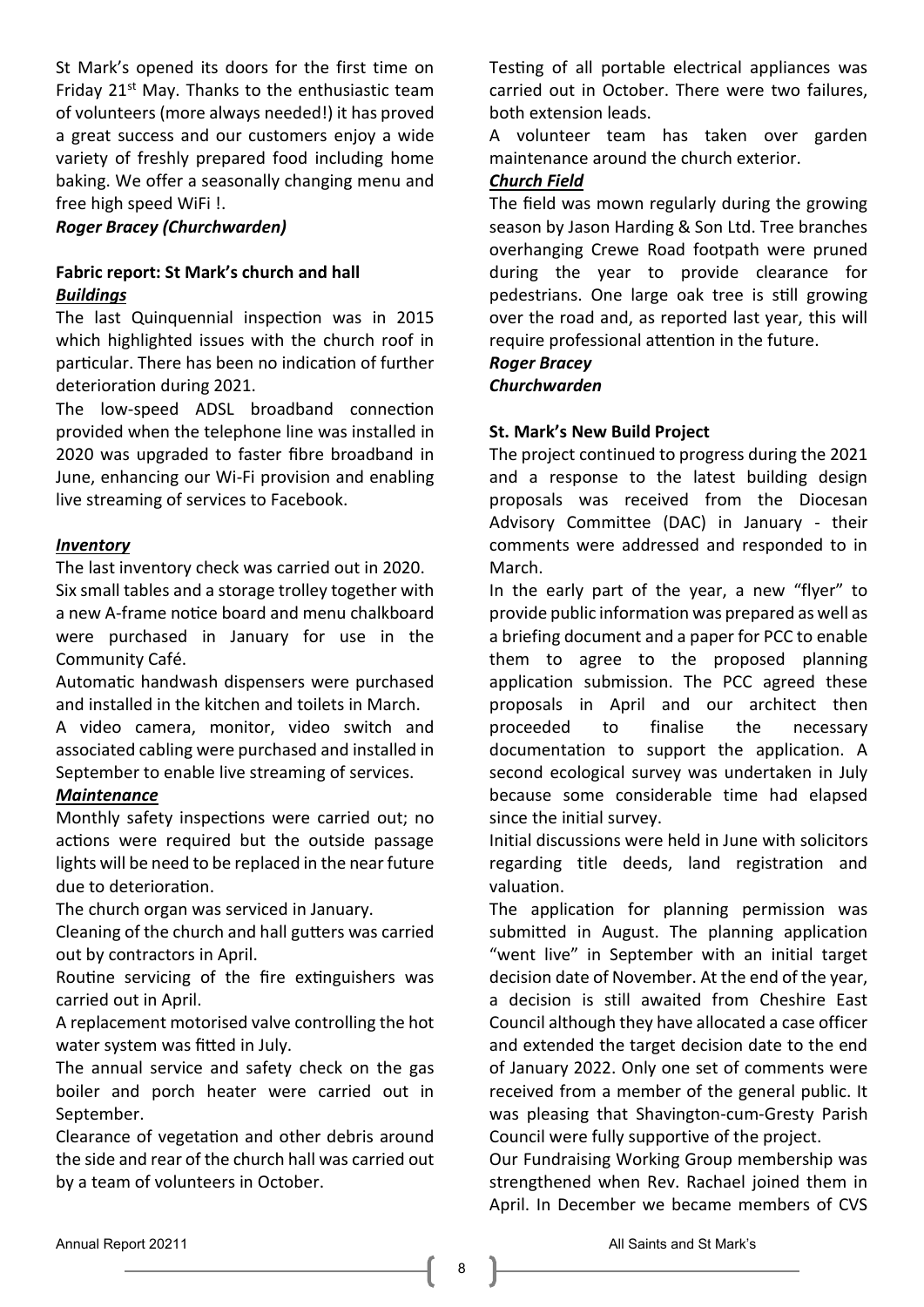(Cheshire East Community and Voluntary Services) who have offered help with fundraising opportunities and applications. The WG continued to refine the list of potential funders so we will be in a position to start making applications once we obtain planning permission (in general funders will not accept applications until planning permission is in place).

Two fundraising events took place towards the end of the year: an Edinburgh Woollen Mill Fashion Show in October and a Nightingales Choir Concert in December; £420 and £97 respectively was raised for the New Build Fund.

With regard to Community Liaison, an article was published in the April issue of the Village Voice magazine describing the latest proposals based on the updated "flyer" and the Community Liaison Working Group organised the delivery of the flyer around the village to those houses that did not receive the magazine – many thanks to the team of 17 volunteer deliverers. The Parish website was also updated with the latest plans and information on the project – thanks to James for his hard work on this aspect.

Our MP, Dr Kieran Mullen visited Café at St Mark's in September and he received a briefing on the project.

The New Build banner was "retired" from its position on the church field fence as it had become rather faded and tatty.

# *Roger Bracey (Churchwarden)*

#### **Pastoral Report**

The past year has been difficult maintaining our Pastoral Care in the parish. However we have been able to continue with sending cards for birthdays, baptism and death anniversaries.

We have kept in touch with the parishioners who have been ill, or living alone as much as possible by telephone.

Hopefully with the easing of restrictions it will become easier to visit people as we have in the past.

Please do continue to let us know of anyone who is sick or struggling so that we can keep in touch with them.

The Prayer chain has continued during lockdown with the members faithfully praying for everyone we receive requests from. As always we take this opportunity to thank them all, also to remind

everyone that prayers can be for the good things that happen not just the sad or difficult times.

We hope and pray that next year we will be able to visit people in their homes when they are not able to attend church to take them Holy Communion once again.

*Margaret Hodgkinson/Gaynor Bracey*

# **Children & Families Worker**

It has been a very busy year for the families and community in our parish, but of course extremely enjoyable. Starting the year again in lockdown meant we were back with online sessions but we were grateful for that opportunity to still stay in touch with our families.

Moving out of lockdown we welcomed back our groups. It was a very rewarding experience to open up our doors again and we found that in our toddler groups in particular we were welcoming new families into our church community which was great. The community initiative set up in 2020 continued and we were grateful for the support with our churches taking a lead.

It gives me great pleasure to be a part of our lovely church community. Importantly I would like to say a huge thank you to all of the people that have helped us with all of our events. I am very grateful for the support of Rev Rachael who is always open and incredibly encouraging and supportive to my 'creative' ideas! I must also mention Sue Moore for her fantastic support at EBC, Elizabeth Davies, Allison Emery and Jools for their support at GLOW. Margaret for helping with the knitting/crocheting side of community projects and also everyone else who has offered their support to our family, school and community activities. Many of these we could not do without your extra support. It is very much appreciated.

#### *Community Events*

The focus of a lot of my work this year has been very much on building upon the community links establishes in 2020 and keeping up our relationships within the Parish.

#### *Hearts of Hope*



Annual Report 20211 **All Saints and St Mark's** Annual Report 20211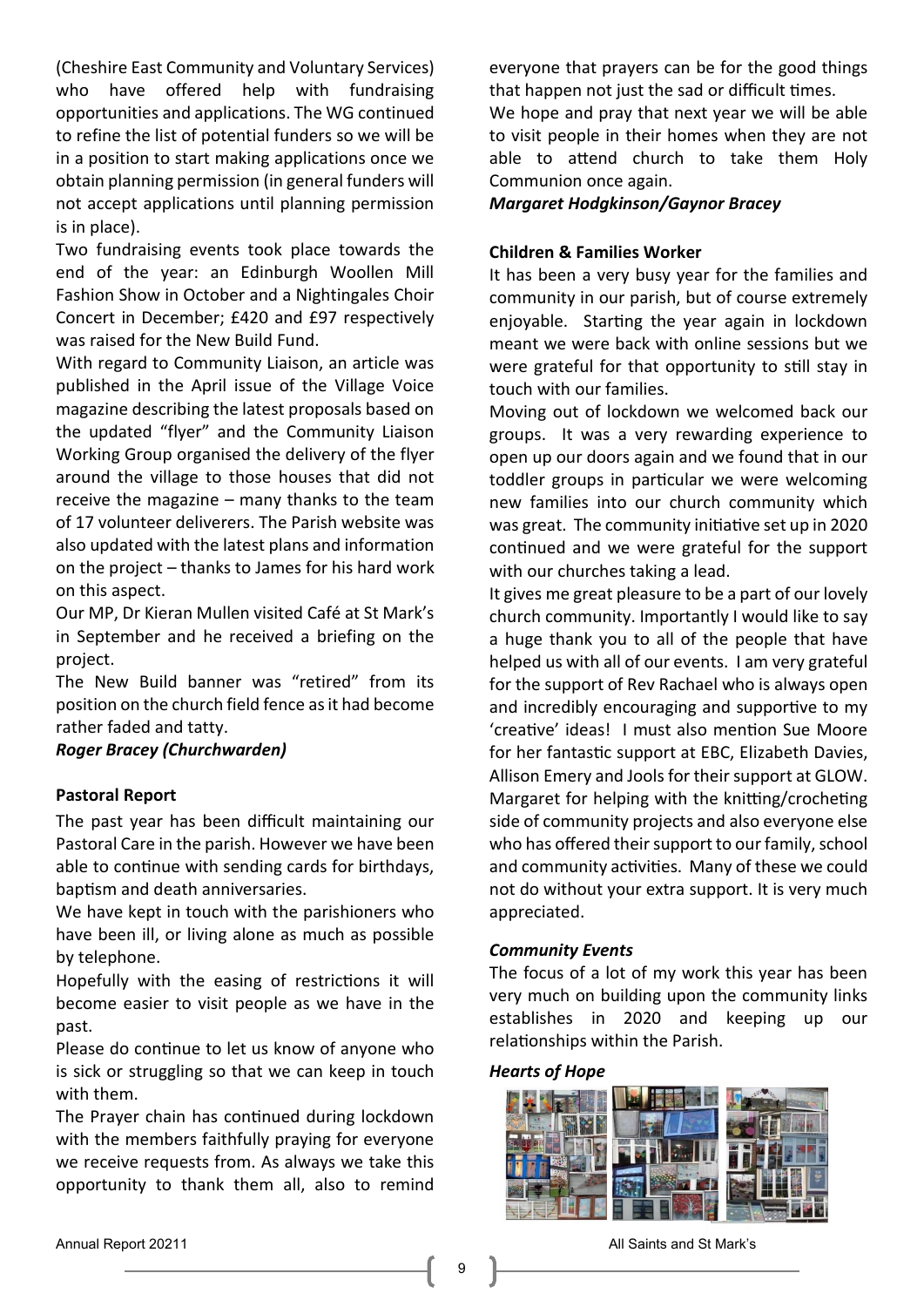The year started with another lockdown. Hearts of hope initiative was to build on the community togetherness and brighten up the cold winter months as people went for their daily exercise. Asking people to display hearts with messages of hope in the window were a way to bring the community together. We were, as always overwhelmed by the very positive response for this.

### *Easter Gardens*

Following from the success of the Remembrance garden we decided to work together to have an easter garden outside



of the churches. The local schools and children's groups, as always pledged their support and we were able to create some beautiful colourful gardens to celebrate Easter. Thanks to Gaynor for her support with painting the many colour plastic bottle flowers!

#### *Pumpkin Heroes trail*



This was our second year of Pumpkin Heroes trails around the village. The children and families were able to follow 1 of 3 trails around the village. There were maps to follow to find the pumpkins and the letters on each of them spelt out a positive message, an alternative and positive option to Halloween. This was very well received by the community even though the night of the  $31<sup>st</sup>$ October was a complete wash out!

#### *Pumpkin Hero Workshop*

Our annual Pumpkin Heroes workshop was opened to children in the



Annual Report 20211 **All Saints and St Mark's** All Saints and St Mark's village. The workshop was great fun with craft and games workshop to children in the village. We had a really positive uptake and places were filled

within a couple of days. The children enjoyed the positive messages with Pumpkins who help each other and care about the community and many enjoyed a visit to the community café straight afterwards.

#### *Remembrance Garden*



Building on from last years successful community Remembrance Garden we approached the local primary and Secondary schools, the nurseries and also the Brownie group for a contribution of a poppy to our garden. To encourage other members of the community to join in we also asked for knitted and crocheted poppies as a part of the display. We had such an amazing response and we able to decorate the gardens of both churches. We had over 800 people contribute to this display and we were very proud of the community response.

# *Advent Window Trail*



This has now become an annual event in Shavington and we are delighted to say Weston now! The response was as big as last year and we had some absolutely amazing window designs. It was lovely to see how the communities all wanted to be involved and our churches ed the way with celebrating the joy of Christmas.

#### *Nativity Crib Scene*

Our popular nativity scene outside St Marks was a

real positive success in the village with many families making a special visit to come and see it. It provided a talking point for families and game opportunity for families to visit the church at Christmas. Many thanks again to my husband Shaun for rebuilding the Crib, a truly excellent job.

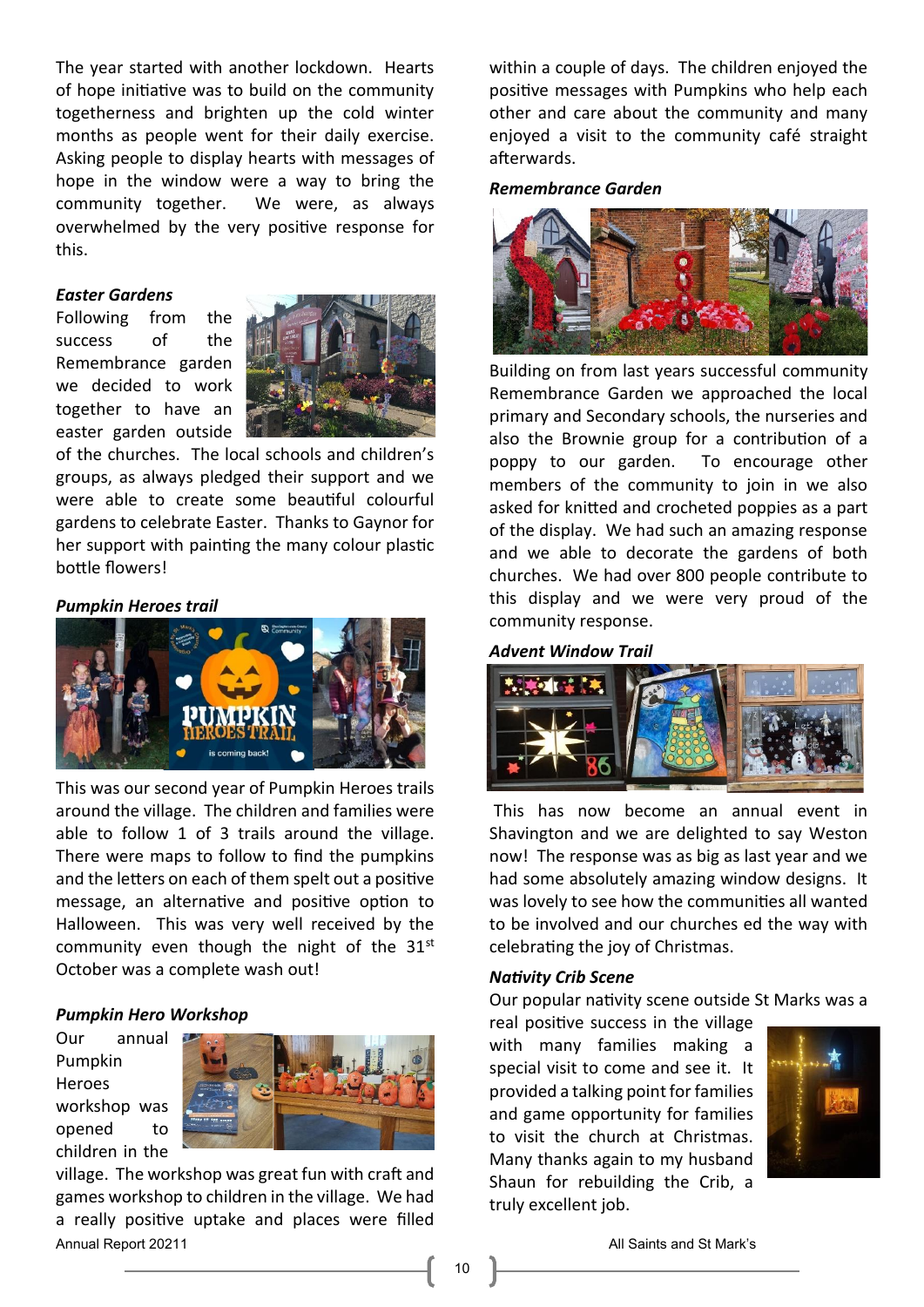#### *Posada*



The introduction of the Posada was a great activity for our community young and old. Families enjoyed taking it in turns to off Mary and Joseph a room for the night. It was enjoyable to see what they got up to. Thank you to Allison for making the characters and Rev Rachael for coordinating their journey.

#### *Schools*

We have enjoyed rebuilding the relationship with our local schools. Although at the start of the year our work in schools this year was sometimes limited, Rachael and I were fortunate to be invited into Weston Primary to work with Year 1&2 on Harvest Workshops. It was a really enjoyable event and as always we were really welcomed to the school. We also ran the workshops at St Marks for Year 2 children, it was great to welcome them to our church.



We were able to lead Christmas workshops at St Marks for Shavington Primary. We invited Nursey to be involved in Christmas workshops to hear the Christmas story and make crafts. We also were asked to host the Reception children's nativity. Unfortunately, parents couldn't attend but the children were delighted to be able to come to church and film it for parents to watch at home.

We were invited in to Weston primary to deliver Christmas workshops. Rev Rachael and I worked with Year 2 & 3 telling the Christmas story from a Camel's point of view. The children were really engaged and enjoyed making camel crafts.

We were delighted that Shavington High school welcomed our invitation to participate in the Easter and Remembrance Garden and have subsequently asked to be included in future

events. This is a positive step and is our 2nd year of building a partnership with the school. *GLOW*



GLOW has continued to thrive even though we had to start the year back on Zoom!

All of our members returned to face to face sessions and we even grew a little waiting list!! Both face to face and virtually, the GLOW sessions follow the format of snack, singing/dancing , story & prayer in church, craft (related to story /theme) games and then prayer.

The GLOW family group is very supportive and it is lovely to see how the children of all ages work together.

Grateful thanks to our regular helpers Elizabeth, Allison and Louise.

#### *Edward Bear*



Edward bear stated the year online live on Facebook again. It was lovely to still be able to keep in touch with our families. We returned back to face to face sessions after Easter. Starting off with just a few families, numbers have gradually grown. Lots of the children that came before lockdown had moved on to nursery or school so we welcomed new faces with most of them under 2 years old. We have continued with the same format; singing/dancing, story, craft and prayer. Many thanks Sue who is our very hard working and amazing volunteer- we couldn't do it without her!

# *St Marks' Toddlers*

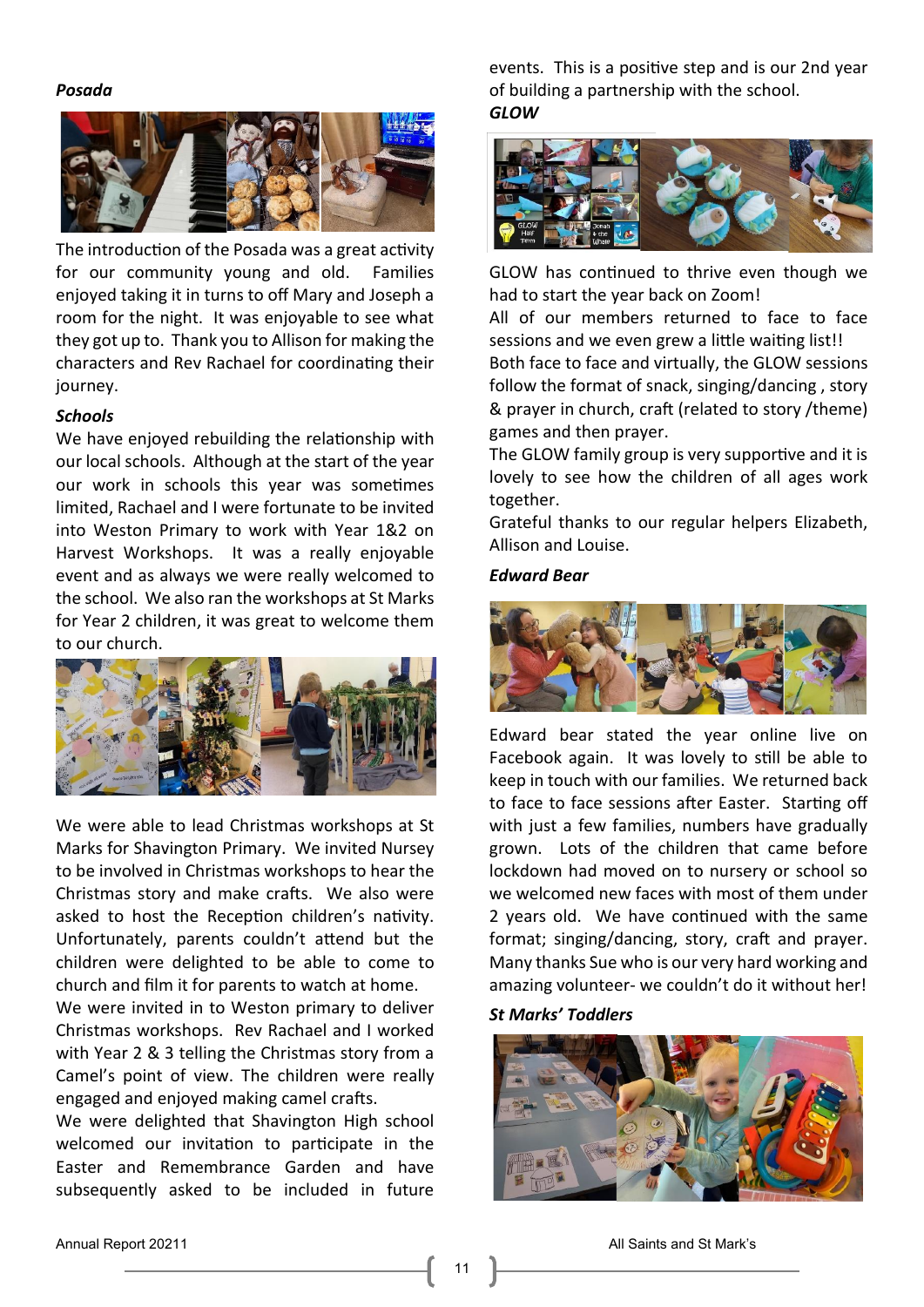Toddlers enjoyed being back together again. Rachael, Amy & I welcomed families to the group, again like EBC, most of them were new to us. It has been great introducing a more structured format to the group and families have welcomed this – free play, story, craft, snack and then a nursery rhyme/singing ending Number has been strong.

From September Rev Rachael & Amy mainly lead the group and I continue to plan the sessions, story and craft.

#### *Summer celebrations*



Over the summer we had a number of sessions combining our GLOW and Toddler group families. We enjoyed an Olympics theme and the families of all ages had lots of fun

on the field.

*Sara Randle Children's and Families Worker*

# **Craft and Chatter**

During the lockdown period many members of the group and the wider church family produced items to be sent to Knit for Peace one of the projects we support. A number of contributions towards the cost of sending the items off were received which was a great help.

Sadly, due to the pandemic and the charity being unable to distribute items they had to stop accepting deliveries. As restrictions have lifted, they have begun to accept specific items to fulfil the greatest need.

With great relief as covid 19 restrictions began to be eased and after what felt like an interminable break, Craft & Chatter resumed meetings on 2nd September 2021.

We began with a flourish making poppies for the Remembrance Garden project. In view of this and it being so close to Christmas we decided not to embark on making knitted/crocheted decorations for the community this year.

We supported the Craft Fair in November and made a small profit which was donated to church funds.

Numbers attending the group are a little lower than pre pandemic but will hopefully increase as confidence increases over the coming months. If you are free on the  $1<sup>st</sup>$  or  $3<sup>rd</sup>$  Thursday of each month do come along and bring any kind of craft you enjoy doing, or just come along for a cuppa and a chat – there's always plenty of both.

*Margaret Hodgkinson*

# **Safeguarding Report for 2021**

For any new members of the congregation, my name is Gwyneth and I am the Parish Safeguarding Co-ordinator. I will give you a brief summary of the work, in which I have been involved during 2021 in the parish and the new initiatives with which I, in conjunction with Rachael, have to deal in 2022/23. Since the opening of both cafes in the parish, I have safely recruited 22 volunteers and continue to do so with any new volunteers offering their services. I am also carrying out DBS checks on new paid workers and volunteers, who work with children and vulnerable adults and continue to renew DBS checks on volunteers when their previous DBS Checks expire. These checks create a safe environment for everyone who attends church services or activities in church buildings. This is one of the nine steps the Parish must follow, in line with the House of Bishops' requirements, ensuring we are a Safe Church for all our parishioners and visitors.

As a Church we must support and train all Church Officers and Leaders who work with children or vulnerable adults. They are to attend the Diocesan training at least every three years. Rev. Rachael, Gaynor and Margaret have recently renewed their Diocesan training. I will have completed mine in the next few weeks.

It is recommended that those following a number of roles in the Church are encouraged to complete online The Basic Awareness and Foundation courses. However, any member of the congregation can complete these courses, and thereby raise awareness and a culture of support and vigilance in the Church.

A hard copy of the Diocese Safeguarding Manual is available in the vicarage.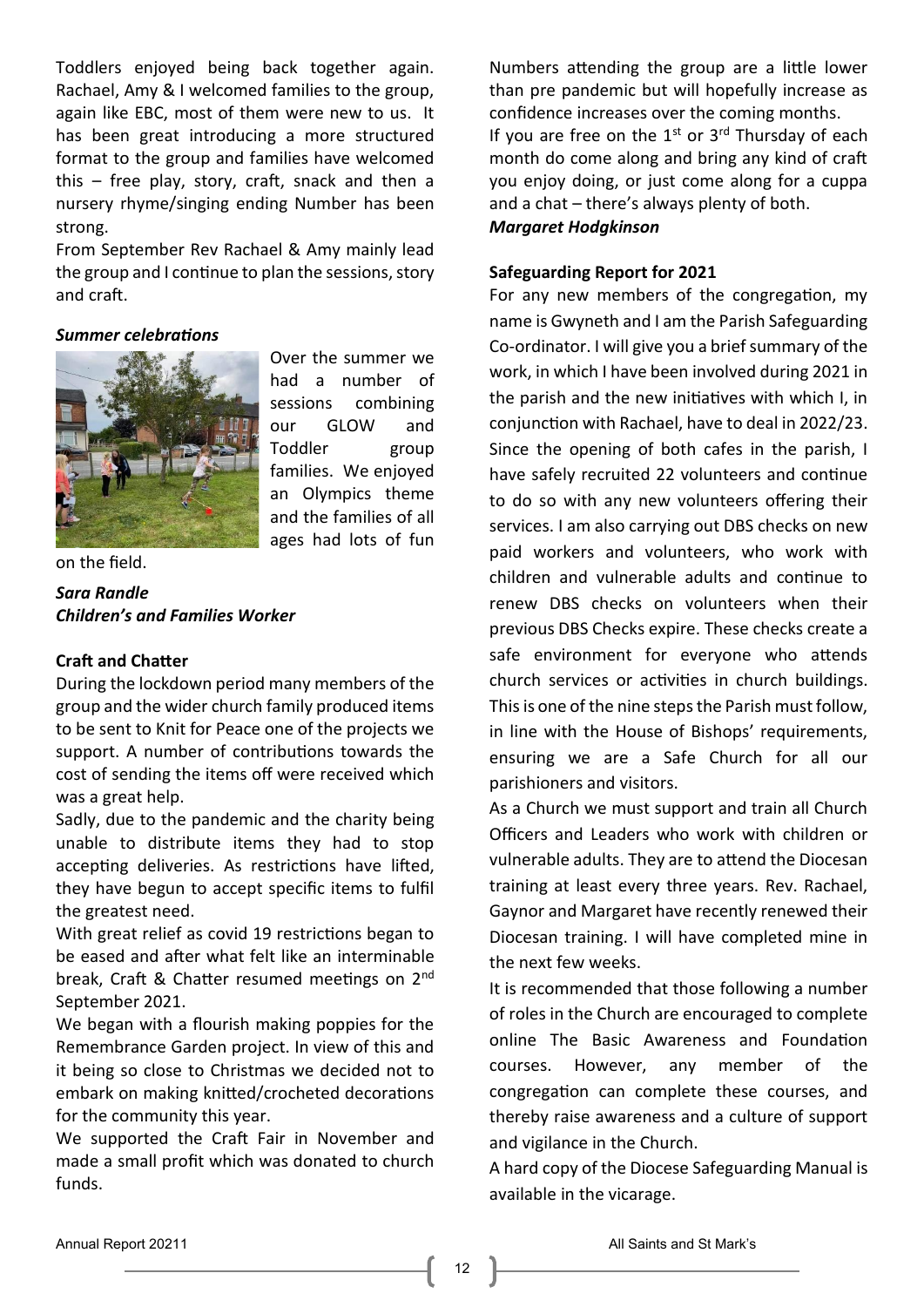Child line, Family Lives and Safeguarding posters, giving relevant telephone numbers are displayed in both Churches and Church Halls. The Accident books are updated regularly, and First Aid Kits are available in both Churches and Halls. Activity Risk Assessments for each activity, associated with children or vulnerable adults have been completed by Rev. Rachael and Church Wardens. These must be reviewed annually.

If members of our Parish have any queries, do not hesitate to contact me.

#### *Gwyneth Prew*

#### **St Mark's Church Bingo**

With the relaxation of Covid regulations we were able to commence our monthly Bingo events in September 2021, although we have had to change our meeting time to the second Wednesday afternoon of each month commencing at 2.00pm which is proving to be very popular. On average we are having about 24 ladies and gentlemen who come along to play 12 games of bingo with a tea and coffee break after the  $6<sup>th</sup>$  game. The total profit for these four events amounted to £244.88 which goes towards supporting Young Church and the Hall maintenance costs.

Due to the change in the timing of our bingo new helpers have stepped up as the old helpers couldn't make Wednesday afternoon for which I am very grateful. A special thank you to Mike Curzon who has been calling bingo for years.

We could not make this profit without the continuous donations of prizes that are handed to me and if they are not suitable for bingo prizes then I pass them for other church fundraising events.

# *Elizabeth Davies*

# **St Pauls' Pantry 2020**

St. Paul's Pantry is a food bank based in Crewe, run by Christian Concern. They give support and help to families and individuals who are in need in the local area.

This year, as in the past, our food collection boxes have continued to be filled with your donations of food items. From here they are delivered for distribution to the centre in Crewe.

On average at least 100 households are given crisis food parcels each month, your donations making a real difference.

Toiletries and sanitary items are also on the list if items needed.

Thank you, to everyone who donates so generously to the food bank, their help and support could not continue without you. Your generosity is amazing. Thank you. *Sue Moore*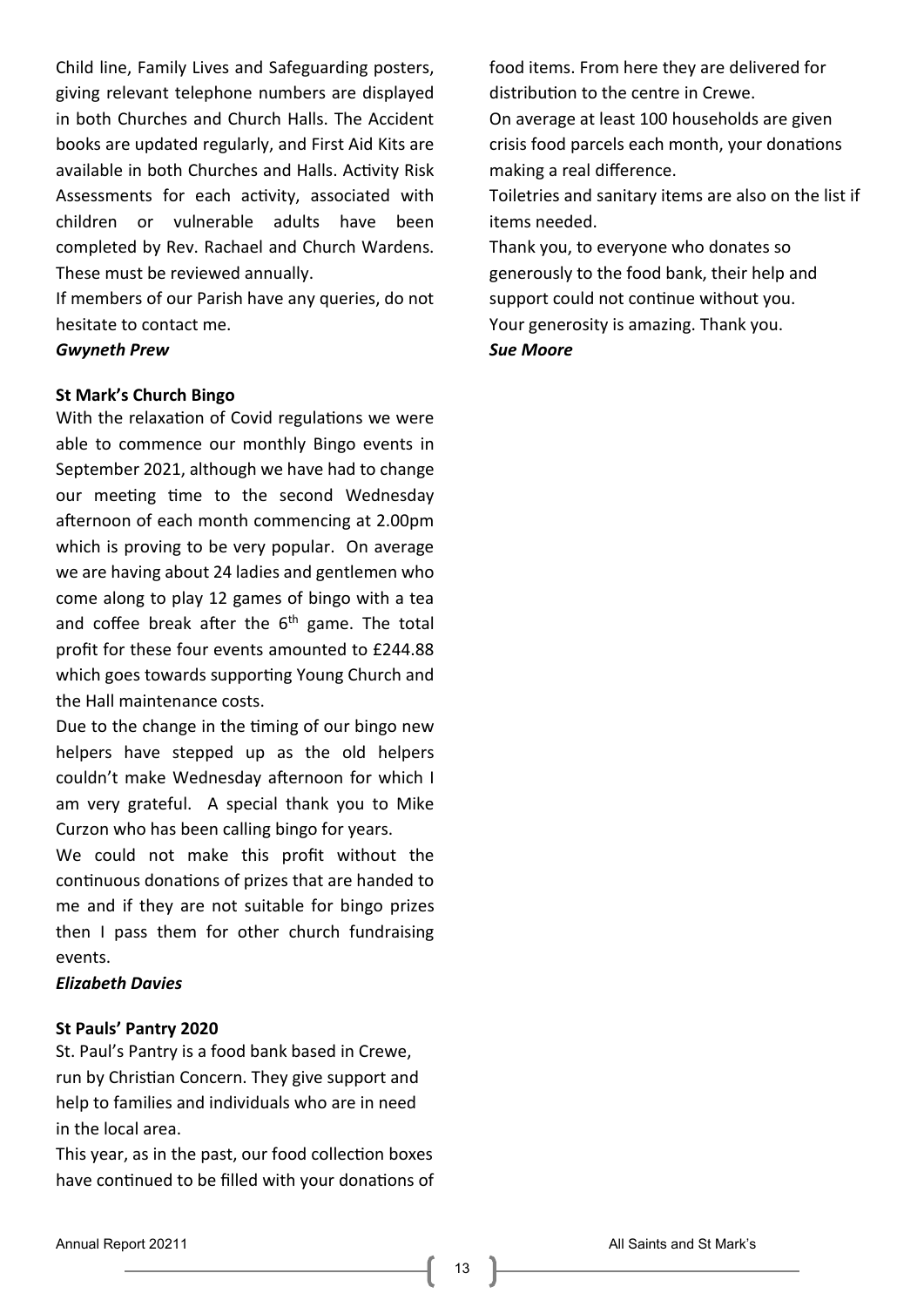# **PCC OF ALL SAINTS WESTON AND ST MARKS SHAVINGTON TREASURER'S REPORT ACCOUNTS YEAR ENDING 31 DECEMBER 2021**

# **GENERAL FUND**

The ongoing Coronavirus pandemic and the various lockdowns and restrictions on activities continued to have a significant effect on our finances. At the start of the financial period, it was anticipated that if the finances continued as they had during 2020, we would be in a significant deficit on the general fund, and as such an approach was made to the diocese to reduce our monthly payment for the Parish Share. Due to the gradual opening up of activities, our income generation has improved over the year, and overall the general fund shows a excess of income over expenditure of £3,325

#### **GENERAL FUND INCOME**

Normally, this section of the report would compare the various income streams against last year to highlight any significant differences – however, due to the unusual situation we found ourselves in, this would not be a valid exercise.

As the lockdowns eased, we have been able to open our community cafes at both church halls. Whilst the income generated from these has to be treated as a separate restricted income stream under the terms of the grant funding received from Cheshire East, it was agreed that both cafes should make a contribution to the respective halls to cover running costs. This has generated general fund income of £5,040 which has covered lost revenues from other hall hires that have not restarted post lockdown.

Overall, general fund income increased by £6,545 compared to last year.

#### **GENERAL FUND EXPENDITURE**

As with the general fund income, the pandemic also had an impact on our expenditure. However, the basic running costs of the church buildings and the Parish Share contribution to the diocese still needed to be paid.

As mentioned above, we requested a reduction in the amount payable in respect of our parish share – the actual amount paid to the diocese in the year was £30,811 (our full parish share contribution

should have been £37,472). As the end of the year approached, it was apparent that our income would have supported the full parish share demand, however, we requested that the underpayment be waived on the proviso that this amount was allocated into the wages support fund. This meant that £6,661 was allocated from the general fund into the wages support fund. Overall, the general fund expenditure was down by £790 compared to last year

#### **RESTRICTED AND DESIGNATED FUNDS**

Please see below movement in the relevant restricted and designated funds as detailed:

#### **Communal - Wages Support Fund**

Overall decrease during year - £2,712.50

Income

Interest Received - £10.97 Allocated from General Fund - £6,661.76

#### Expenses

Wages & PAYE - £8,718.28 Broadband - £422.95 Electricity - £244.00

It should be noted that if expenses continue at a similar rate, the wages support fund will last for approximately 16 months (this will take us to April 2023)

**St Marks Building Fund (CCLA Account Only)** Overall Increase during year - £1.34 (Interest Only)

#### **St Marks Hall and Young Church Fund**

Overall increase during year - £238.62

Income

Donations from Bingo - £594.57 GLOW Subscriptions - £206.00 Easter Trail Event - £205.00 Interest Received - £1.56

#### Expenditure

Bingo Prizes - £349.62 GLOW Expenses - £20.81 Easter Trail Expenses - £88.02 Childrens / Families Worker Expenses - £305.41 Sum Up Charges - £4.65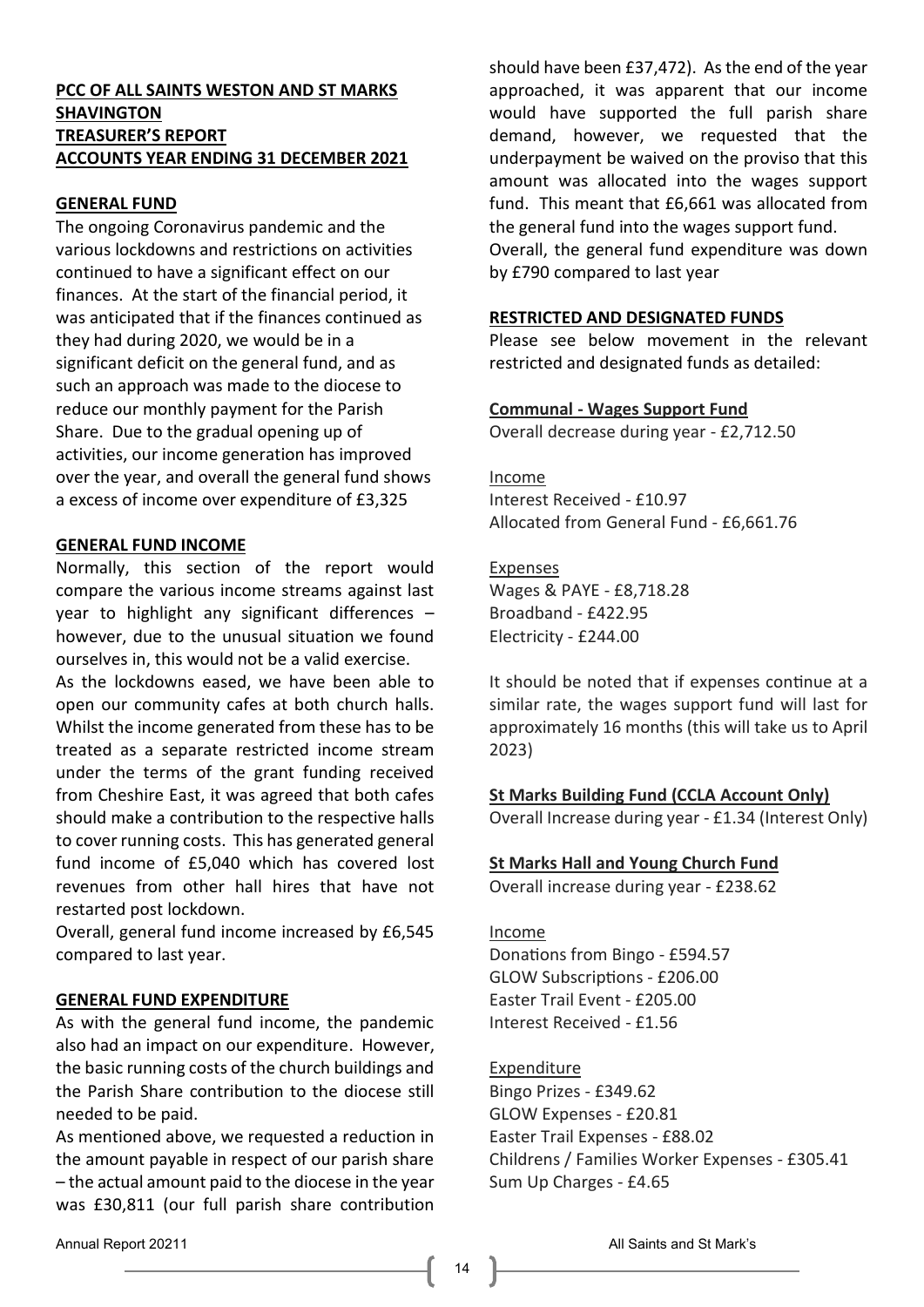**St Marks Legacy Fund (CCLA Account Only)** Overall increase during year - £1.21 (interest only)

**St Marks New Church Fund** Overall decrease during year - £1,750.74

Income Miscellaneous Donations - £766.95 Income from Events - £751.00 Interest Received - £42.87

Expenditure Sum Up Charges - £2.69 CVS Subscription - £19.95 Production & Delivery of Leaflets - £281.92 Aaron & Partners Solicitors - £300.00 Planning Portal (Submission of Planning Application to Cheshire East) - £2,106.00 NLG Ecology (repeated report to accompany planning application) - £600.00

**St Marks Organ and Music Fund** Overall increase in year - £407.17

Income SAS Subscriptions - £1,338.20 Interest Received - £1.99

Expenses SAS Music - £495.56 SAS Roller Banners (for Covid risk assessment) - £122.34 Organ Service - £295.00 Sum Up Charges - £20.12

**St Marks - Toddlers Fund** Overall increase in year - £0.32 (Interest only)

**All Saints Choir Fund** Overall increase in year - £0.04 (Interest only)

**All Saints Flower Fund** Overall increase in year - £0.01 (Interest only)

**All Saints Hall Fund** Overall increase in year - £760.21

Income Grant Received - £1,000.00 Interest received - £0.21

Expenditure Repairs - £240.00

**All Saints Heating Fund** No change during year.

**All Saints Roof and Fabric Fund** Overall decrease in year - £1,363.84

Income Miscellaneous Donations - £980.00 Income from Events - £370.00 Interest Received - £13.84

**All Saints Youth Fund** Overall increase in year - £63.40

Income Edward Bear Subscriptions - £65.00 Interest Received - £0.24

Expenditure Edward Bear Expenses - £1.84

**Community Cafe Fund** Overall increase in year - £2,460.09

Income Cafe Takings - £14,445.29 Miscellaneous Donations - £250.00

Expenditure Contribution to Hall Hire - £5,040.00 General Running Expenses - £6,123.83 Installation of Streaming Camera at St Marks (from Covid Recovery Grant) - £957.60 Sum Up Charges - £113.77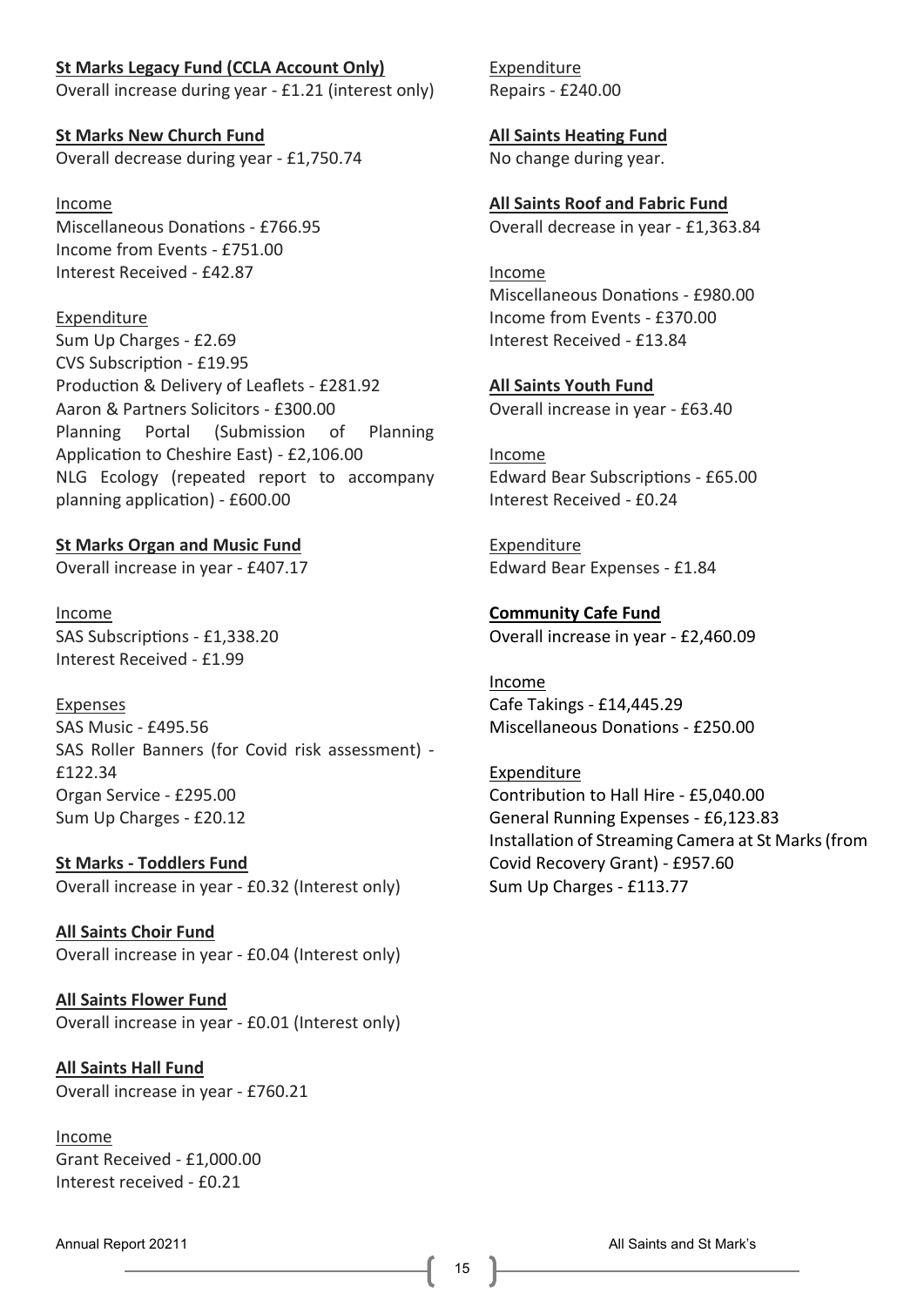# **PCC of Weston and Shavington**

# **Selected period: 01 January 2021 to 31 December 2021 Analysis of income and expenditure**

|                                                   |                     |            |                   |                  |           | <b>Total</b> |
|---------------------------------------------------|---------------------|------------|-------------------|------------------|-----------|--------------|
|                                                   | <b>Unrestricted</b> | Designated | <b>Restricted</b> | <b>Endowment</b> | This year | Last year    |
| <b>Receipts</b>                                   |                     |            |                   |                  |           |              |
| Planned giving                                    |                     |            |                   |                  |           |              |
| <b>Planned giving</b>                             |                     |            |                   |                  |           |              |
| 0101 - S - Gift Aid - Bank                        | 16,624.00           |            | 120.00            |                  | 16,744.00 | 16,293.98    |
| 0102 - W - Gift Aid - Bank                        | 13,043.00           |            |                   |                  | 13,043.00 | 10,707.00    |
| 0111 - S - Gift Aid - Envelopes                   | 178.00              |            |                   |                  | 178.00    | 322.00       |
| 0112 - W - Gift Aid - Envelopes                   | 1,064.00            |            |                   |                  | 1,064.00  | 1,414.00     |
| 0201 - S - Other planned giving                   | 161.00              |            |                   |                  | 161.00    | 1,496.96     |
| 0202 - W - Other planned giving                   |                     |            |                   |                  |           | 1,570.00     |
| <b>Planned giving Sub-totals</b>                  | 31,070.00           |            | 120.00            |                  | 31,190.00 | 31,803.94    |
| <b>Planned giving Totals</b>                      | 31,070.00           |            | 120.00            |                  | 31,190.00 | 31,803.94    |
| Collections and other giving                      |                     |            |                   |                  |           |              |
| <b>Collections and other giving</b>               |                     |            |                   |                  |           |              |
| 0301 - S - Loose plate collections                | 499.77              |            |                   |                  | 499.77    | 296.14       |
| 0302 - W - Loose plate collections                | 635.85              |            |                   |                  | 635.85    | 451.45       |
| 0304 - W - Loose Plate Collections -<br>Non GASDS |                     |            |                   |                  |           | 2.95         |
| 0500 - C - One-off Gift Aid gifts                 |                     |            |                   |                  |           | 50.00        |
| 0501 - S - One-off Gift Aid gifts                 | 1,655.48            |            |                   |                  | 1,655.48  | 2,141.00     |
| 0502 - W - One-off Gift Aid gifts                 | 1,457.00            |            |                   |                  | 1,457.00  | 548.00       |
| <b>Collections and other giving</b><br>Sub-totals | 4,248.10            |            |                   |                  | 4,248.10  | 3,489.54     |
| Collections and other giving<br>Totals            | 4,248.10            |            |                   |                  | 4,248.10  | 3,489.54     |
| Other voluntary receipts                          |                     |            |                   |                  |           |              |
| Other voluntary receipts                          |                     |            |                   |                  |           |              |
| 0550 - C - Donations appeals etc                  | 1,695.00            |            | 250.00            |                  | 1,945.00  | 518.43       |
| 0551 - S - Donations appeals etc                  | 685.82              |            | 440.31            |                  | 1,126.13  | 939.29       |
| 0552 - W - Donations appeals etc                  | 489.98              |            | 980.00            |                  | 1,469.98  | 1,328.94     |
| 0702 - W - Legacies                               | 400.00              |            |                   |                  | 400.00    |              |
| 08C0 - W - Non-recurring grants                   |                     |            | 1,000.00          |                  | 1,000.00  |              |
| Other voluntary receipts Sub-<br>totals           | 3,270.80            |            | 2,670.31          |                  | 5,941.11  | 2,786.66     |
| Other voluntary receipts<br><b>Totals</b>         | 3,270.80            |            | 2,670.31          |                  | 5,941.11  | 2,786.66     |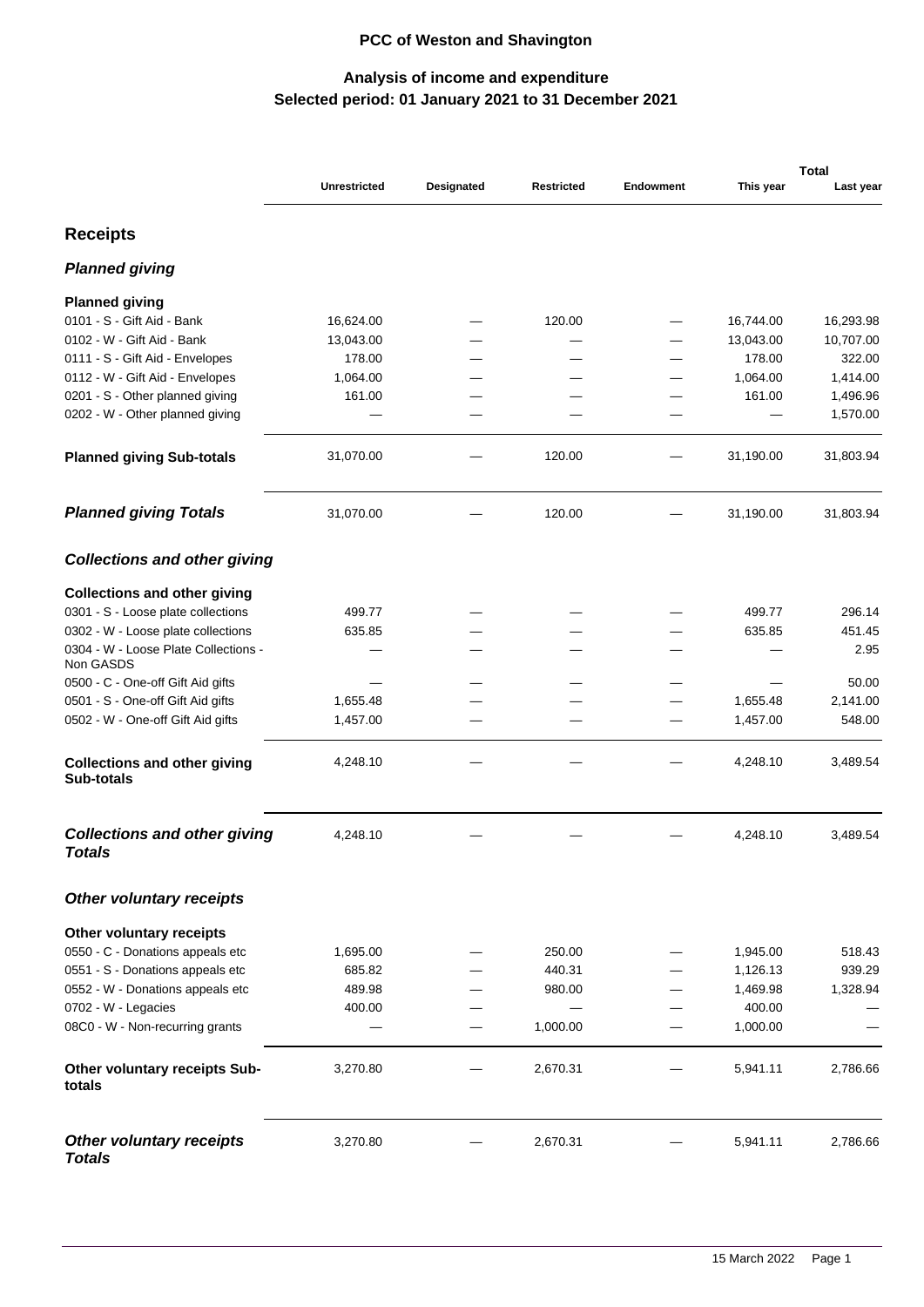|                                                                                  | <b>Unrestricted</b> | Designated | <b>Restricted</b> | <b>Endowment</b> | This year            | <b>Total</b><br>Last year |
|----------------------------------------------------------------------------------|---------------------|------------|-------------------|------------------|----------------------|---------------------------|
| Gift Aid recovered                                                               |                     |            |                   |                  |                      |                           |
|                                                                                  |                     |            |                   |                  |                      |                           |
| <b>Gift Aid recovered</b>                                                        |                     |            |                   |                  |                      |                           |
| 0600 - C - Tax recoverable on Gift Aid                                           | 218.73              |            |                   |                  | 218.73               | 219.50                    |
| 0601 - S - Tax recoverable on Gift Aid<br>0602 - W - Tax recoverable on Gift Aid | 4,611.18            |            | 44.00             |                  | 4,655.18<br>2,116.00 | 3,753.74                  |
|                                                                                  | 2,116.00            |            |                   |                  |                      | 2,854.30                  |
| <b>Gift Aid recovered Sub-totals</b>                                             | 6,945.91            |            | 44.00             |                  | 6,989.91             | 6,827.54                  |
| <b>Gift Aid recovered Totals</b>                                                 | 6,945.91            |            | 44.00             |                  | 6,989.91             | 6,827.54                  |
| Other receipts                                                                   |                     |            |                   |                  |                      |                           |
| <b>Other receipts</b>                                                            |                     |            |                   |                  |                      |                           |
| 0900 - Other funds generated                                                     |                     |            |                   |                  |                      | 13,800.00                 |
| <b>Other receipts Sub-totals</b>                                                 |                     |            |                   |                  |                      | 13,800.00                 |
| Other receipts Totals                                                            |                     |            |                   |                  |                      | 13,800.00                 |
| Activities for generating funds                                                  |                     |            |                   |                  |                      |                           |
| <b>Activities for generating funds</b>                                           |                     |            |                   |                  |                      |                           |
| 0910 - C - Fundraising                                                           | 3,023.44            |            |                   |                  | 3,023.44             | 481.37                    |
| 0911 - S - Fundraising                                                           | 667.40              | 1,338.20   | 1,919.21          |                  | 3,924.81             | 1,361.40                  |
| 0912 - W - Fundraising                                                           | 458.20              | 65.00      | 370.00            |                  | 893.20               | 900.50                    |
| 1241 - S - Church hall - fundraising                                             |                     |            |                   |                  |                      | 585.28                    |
| 1242 - W - Church hall - fundraising                                             |                     |            |                   |                  |                      | 492.43                    |
| Activities for generating funds<br><b>Sub-totals</b>                             | 4,149.04            | 1,403.20   | 2,289.21          |                  | 7,841.45             | 3,820.98                  |
| Activities for generating<br>funds Totals                                        | 4,149.04            | 1,403.20   | 2,289.21          |                  | 7,841.45             | 3,820.98                  |
| Investment Income                                                                |                     |            |                   |                  |                      |                           |
| <b>Investment Income</b>                                                         |                     |            |                   |                  |                      |                           |
| 1020 - C - Bank and building society<br>interest                                 |                     | 10.97      |                   |                  | 10.97                | 89.03                     |
| 1021 - S - Bank and building society<br>interest                                 |                     | 3.52       | 45.77             |                  | 49.29                | 400.13                    |
| 1022 - W - Bank and building society<br>interest                                 |                     | 0.29       | 14.05             |                  | 14.34                | 116.57                    |
| <b>Investment Income Sub-totals</b>                                              |                     | 14.78      | 59.82             |                  | 74.60                | 605.73                    |
| <b>Investment Income Totals</b>                                                  |                     | 14.78      | 59.82             |                  | 74.60                | 605.73                    |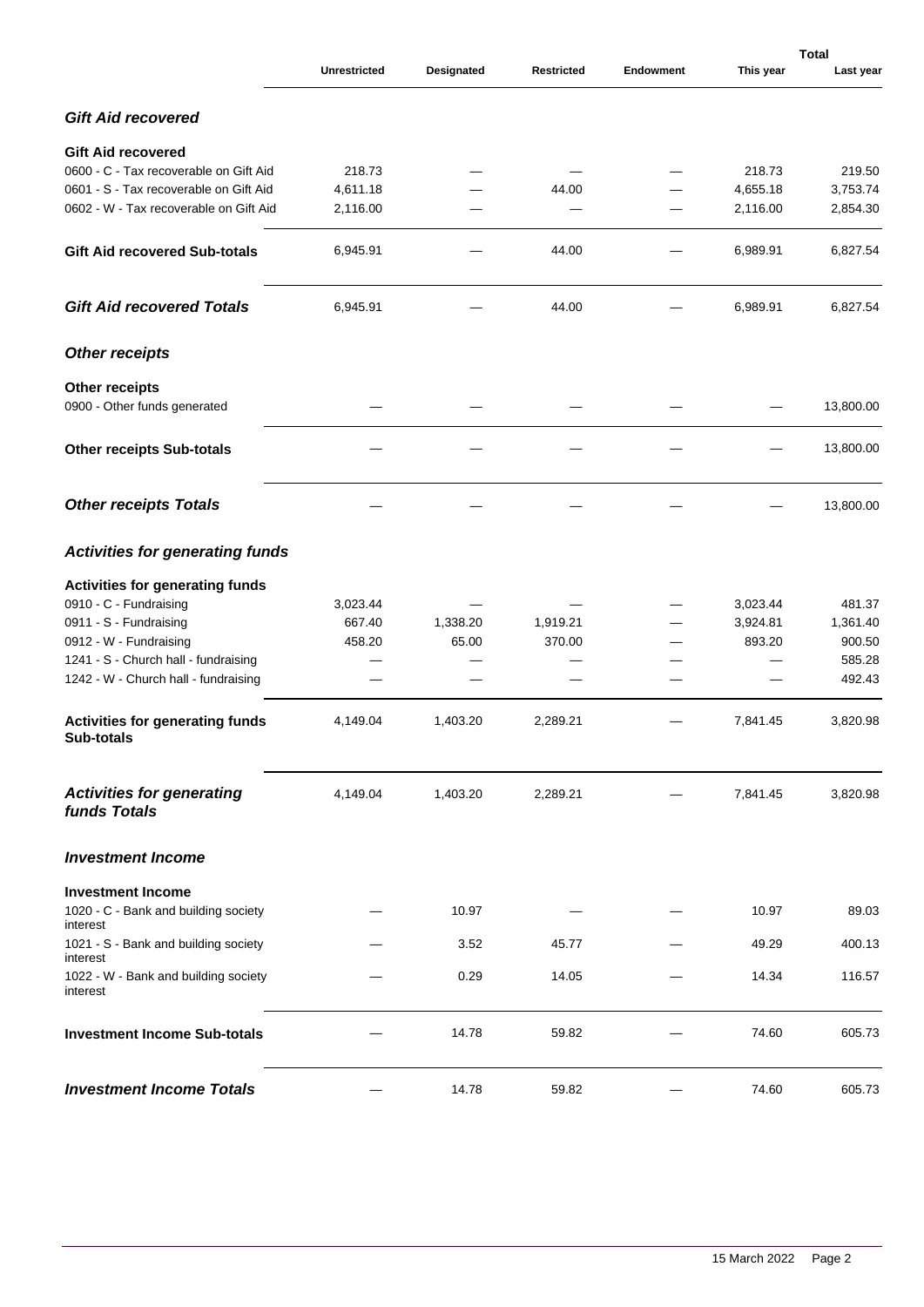|                                                                                        |                     |            |                   |                  |           | <b>Total</b> |  |
|----------------------------------------------------------------------------------------|---------------------|------------|-------------------|------------------|-----------|--------------|--|
|                                                                                        | <b>Unrestricted</b> | Designated | <b>Restricted</b> | <b>Endowment</b> | This year | Last year    |  |
| Receipts from church activities                                                        |                     |            |                   |                  |           |              |  |
| <b>Receipts from church activities</b>                                                 |                     |            |                   |                  |           |              |  |
| 1100 - C - Fees for weddings and<br>funerals                                           | 166.00              |            |                   |                  | 166.00    | 367.00       |  |
| 1101 - S - Fees for weddings and<br>funerals                                           | 956.00              |            |                   |                  | 956.00    | 413.00       |  |
| 1102 - W - Fees for weddings and<br>funerals                                           | 840.00              |            |                   |                  | 840.00    |              |  |
| 1221 - S - Church Hall - other receipts                                                |                     |            | 5,266.54          |                  | 5,266.54  |              |  |
| 1222 - W - Church Hall - other receipts                                                |                     |            | 4,138.75          |                  | 4,138.75  |              |  |
| 1231 - S - Church hall lettings                                                        | 3,053.50            |            |                   |                  | 3,053.50  | 2,554.00     |  |
| 1232 - W - Church hall lettings                                                        | 4,577.00            |            |                   |                  | 4,577.00  | 1,885.00     |  |
| <b>Receipts from church activities</b><br><b>Sub-totals</b>                            | 9,592.50            |            | 9,405.29          |                  | 18,997.79 | 5,219.00     |  |
| Receipts from church<br>activities Totals                                              | 9,592.50            |            | 9,405.29          |                  | 18,997.79 | 5,219.00     |  |
| <b>Receipts</b><br><b>Grand totals</b>                                                 | 59,276.35           | 1,417.98   | 14,588.63         |                  | 75,282.96 | 68,353.39    |  |
| <b>Payments</b><br>Cost of generating funds                                            |                     |            |                   |                  |           |              |  |
| <b>Cost of generating funds</b><br>1730 - C - Costs of fetes & other                   | 365.84              |            | 3,805.77          |                  | 4,171.61  |              |  |
| events<br>1731 - S - Costs of fetes & other                                            | 92.99               | 638.02     | 1,710.16          |                  | 2,441.17  | 180.13       |  |
| events<br>1732 - W - Costs of fetes & other<br>events                                  |                     |            | 464.82            |                  | 464.82    | 441.44       |  |
| Cost of generating funds Sub-<br>totals                                                | 458.83              | 638.02     | 5,980.75          |                  | 7,077.60  | 621.57       |  |
| Cost of generating funds<br><b>Totals</b>                                              | 458.83              | 638.02     | 5,980.75          |                  | 7,077.60  | 621.57       |  |
| Missionary and Charitable Giving                                                       |                     |            |                   |                  |           |              |  |
|                                                                                        |                     |            |                   |                  |           |              |  |
| <b>Missionary and Charitable Giving</b><br>1800 - C - Giving - Missionary<br>societies | 200.00              |            |                   |                  | 200.00    |              |  |
| 1850 - C - Giving - Home mission                                                       | 600.00              |            |                   |                  | 600.00    |              |  |
| <b>Missionary and Charitable</b><br><b>Giving Sub-totals</b>                           | 800.00              |            |                   |                  | 800.00    |              |  |
| Missionary and Charitable<br><b>Giving Totals</b>                                      | 800.00              |            |                   |                  | 800.00    |              |  |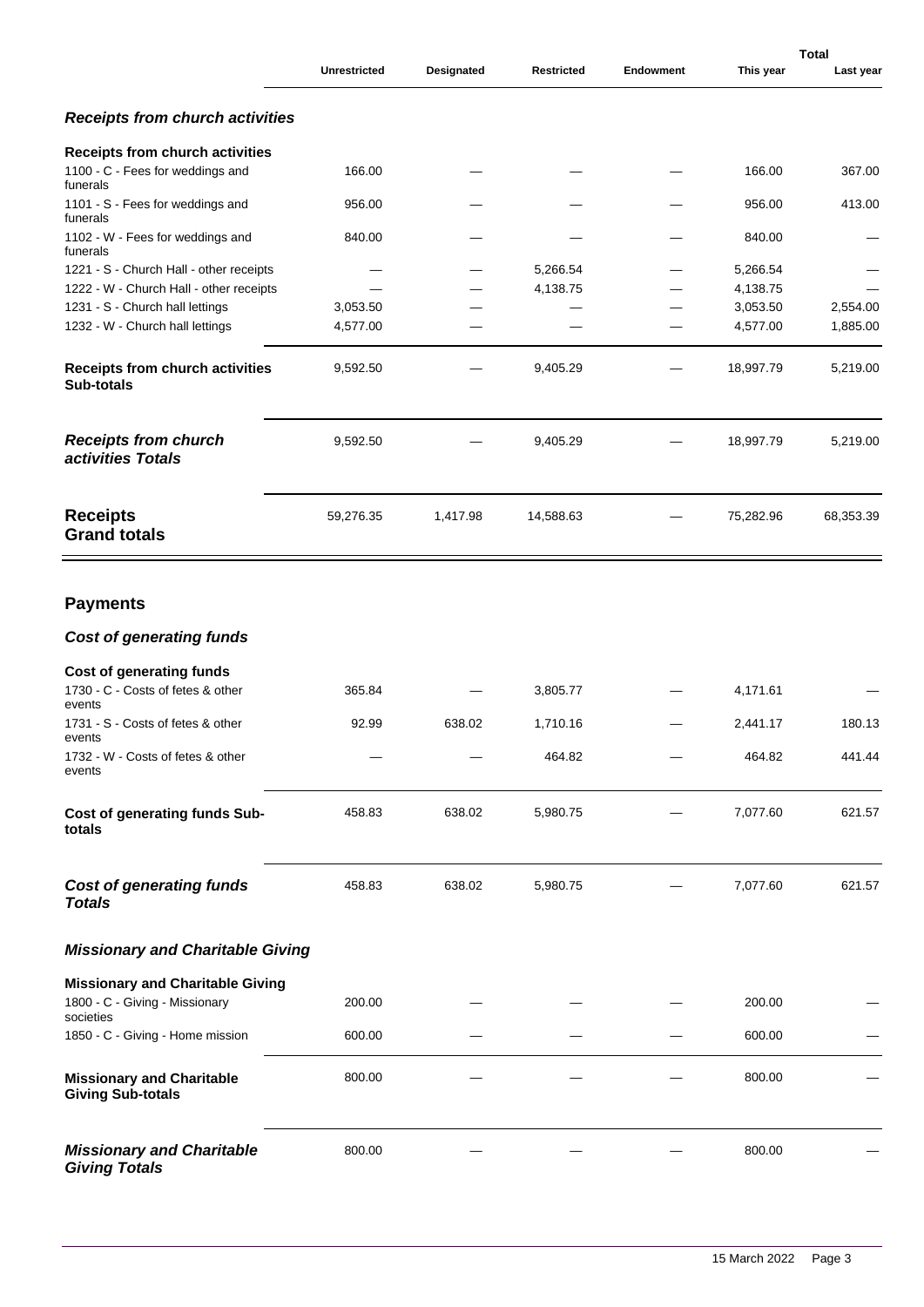|                                                                            | <b>Unrestricted</b> | Designated | <b>Restricted</b> | <b>Endowment</b> | This year            | <b>Total</b><br>Last year |
|----------------------------------------------------------------------------|---------------------|------------|-------------------|------------------|----------------------|---------------------------|
|                                                                            |                     |            |                   |                  |                      |                           |
| Parish Share                                                               |                     |            |                   |                  |                      |                           |
| <b>Parish Share</b>                                                        |                     |            |                   |                  |                      |                           |
| 1910 - C - Ministry Parish Share etc                                       | 37,472.31           | (6,661.76) |                   |                  | 30,810.55            | 37,193.40                 |
| <b>Parish Share Sub-totals</b>                                             | 37,472.31           | (6,661.76) |                   |                  | 30,810.55            | 37,193.40                 |
| <b>Parish Share Totals</b>                                                 | 37,472.31           | (6,661.76) |                   |                  | 30,810.55            | 37,193.40                 |
| <b>Clergy and Staffing costs</b>                                           |                     |            |                   |                  |                      |                           |
| <b>Clergy and Staffing costs</b>                                           |                     |            |                   |                  |                      |                           |
| 2000 - C - Assistant staff costs<br>2050 - C - Salaries, wages & honoraria | 1,050.00            | 8,718.28   |                   |                  | 8,718.28<br>1,050.00 | 7,627.72<br>1,500.00      |
| 2051 - S - Salaries, wages & honoraria                                     | 350.00              |            |                   |                  | 350.00               |                           |
| 2052 - W - Salaries, wages &<br>honoraria                                  | 350.00              |            |                   |                  | 350.00               |                           |
| 2100 - C - Working expenses of<br>incumbent                                | 530.45              |            |                   |                  | 530.45               | 844.14                    |
| 2130 - C - Parsonage house expenses                                        | 2,968.01            | 666.95     |                   |                  | 3,634.96             | 4,000.00                  |
| <b>Clergy and Staffing costs Sub-</b><br>totals                            | 5,248.46            | 9,385.23   |                   |                  | 14,633.69            | 13,971.86                 |
| <b>Clergy and Staffing costs</b><br><b>Totals</b>                          | 5,248.46            | 9,385.23   |                   |                  | 14,633.69            | 13,971.86                 |
| <b>Church Running Expenses</b>                                             |                     |            |                   |                  |                      |                           |
| <b>Church Running Expenses</b>                                             |                     |            |                   |                  |                      |                           |
| 2200 - C - Parish Training and Mission                                     |                     |            |                   |                  |                      | 188.55                    |
| 2301 - S - Church running - insurance                                      | 676.62              |            |                   |                  | 676.62               | 707.61                    |
| 2302 - W - Church running - insurance                                      | 1,431.94            |            |                   |                  | 1,431.94             | 1,533.48                  |
| 2331 - S - Church Maintenance                                              | 495.98              |            | 8.23              |                  | 504.21               | 724.59                    |
| 2332 - W - Church maintenance                                              | 715.45              |            |                   |                  | 715.45               | 303.75                    |
| 2340 - C - Upkeep of services                                              | 418.80              |            |                   |                  | 418.80               | 521.02                    |
| 2341 - S - Upkeep of services                                              | 587.17              | 295.00     | 1,275.59          |                  | 2,157.76             | 717.38                    |
| 2342 - W - Upkeep of services                                              | 416.16              | 1.84       |                   |                  | 418.00               | 454.40                    |
| 2351 - S - Upkeep of churchyard                                            | 240.00              |            |                   |                  | 240.00               | 582.00                    |
| 2360 - C - Administration                                                  | 585.08              |            | 281.92            |                  | 867.00               | 1,147.00                  |
| 2441 - S - Church running - heating &<br>lighting                          | 724.49              |            |                   |                  | 724.49               | 869.27                    |
| 2442 - W - Church running - heating &<br>lighting                          | 627.53              |            |                   |                  | 627.53               | 607.44                    |
| <b>Church Running Expenses Sub</b><br>-totals                              | 6,919.22            | 296.84     | 1,565.74          |                  | 8,781.80             | 8,356.49                  |
| <b>Church Running Expenses</b><br><b>Totals</b>                            | 6,919.22            | 296.84     | 1,565.74          |                  | 8,781.80             | 8,356.49                  |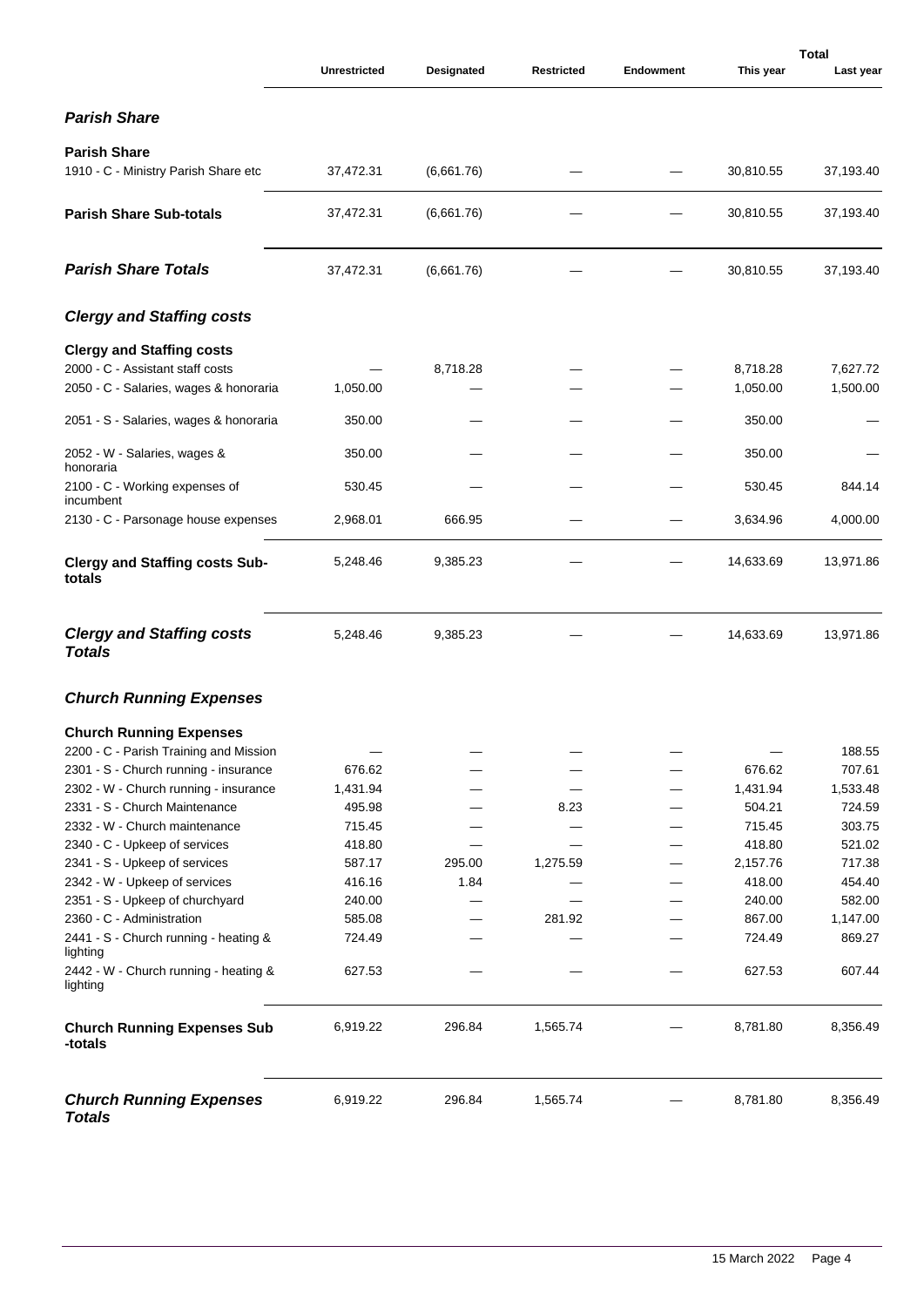|                                                              | <b>Unrestricted</b> | Designated | <b>Restricted</b> | Endowment | This year | Last year |
|--------------------------------------------------------------|---------------------|------------|-------------------|-----------|-----------|-----------|
| <b>Hall Running Costs</b>                                    |                     |            |                   |           |           |           |
| <b>Hall Running Costs</b>                                    |                     |            |                   |           |           |           |
| 2551 - S - Hall running - insurance                          | 676.51              |            |                   |           | 676.51    | 707.60    |
| 2552 - W - Hall running - insurance                          | 1,431.83            |            |                   |           | 1,431.83  | 1,533.58  |
| 2561 - S - Hall running - maintenance                        | 325.07              |            | 45.96             |           | 371.03    | 832.15    |
| 2562 - W - Hall running - maintenance                        | 386.50              |            | 437.48            |           | 823.98    | 497.77    |
| 2571 - S - Hall running -other                               | 179.55              |            | 328.93            |           | 508.48    | 5,998.01  |
| 2572 - W - Hall running - other                              | 301.71              |            | 149.41            |           | 451.12    | 4,400.53  |
| 2581 - S - Hall running - water                              | 257.58              |            |                   |           | 257.58    | 182.12    |
| 2582 - W - Hall running - water                              | 118.30              |            |                   |           | 118.30    | 100.50    |
| 2591 - S - Hall running - heating &<br>lighting              | 724.43              |            |                   |           | 724.43    | 869.36    |
| 2592 - W - Hall running - heating &<br>lighting              | 651.15              |            |                   |           | 651.15    | 679.21    |
| <b>Hall Running Costs Sub-totals</b>                         | 5,052.63            |            | 961.78            |           | 6,014.41  | 15,800.83 |
| <b>Hall Running Costs Totals</b>                             | 5,052.63            |            | 961.78            |           | 6,014.41  | 15,800.83 |
| Church Repairs & Maintenance                                 |                     |            |                   |           |           |           |
| <b>Church Repairs &amp; Maintenance</b>                      |                     |            |                   |           |           |           |
| 2711 - S - Church Major repairs -<br>installation            |                     |            | 3,007.00          |           | 3,007.00  |           |
| 2712 - W - Church major repairs -<br>installation            |                     |            |                   |           |           | 1,200.00  |
| <b>Church Repairs &amp; Maintenance</b><br><b>Sub-totals</b> |                     |            | 3,007.00          |           | 3,007.00  | 1,200.00  |
| Church Repairs &<br><b>Maintenance Totals</b>                |                     |            | 3,007.00          |           | 3,007.00  | 1,200.00  |
| <b>Payments</b><br><b>Grand totals</b>                       | 55,951.45           | 3,658.33   | 11,515.27         |           | 71,125.05 | 77,144.15 |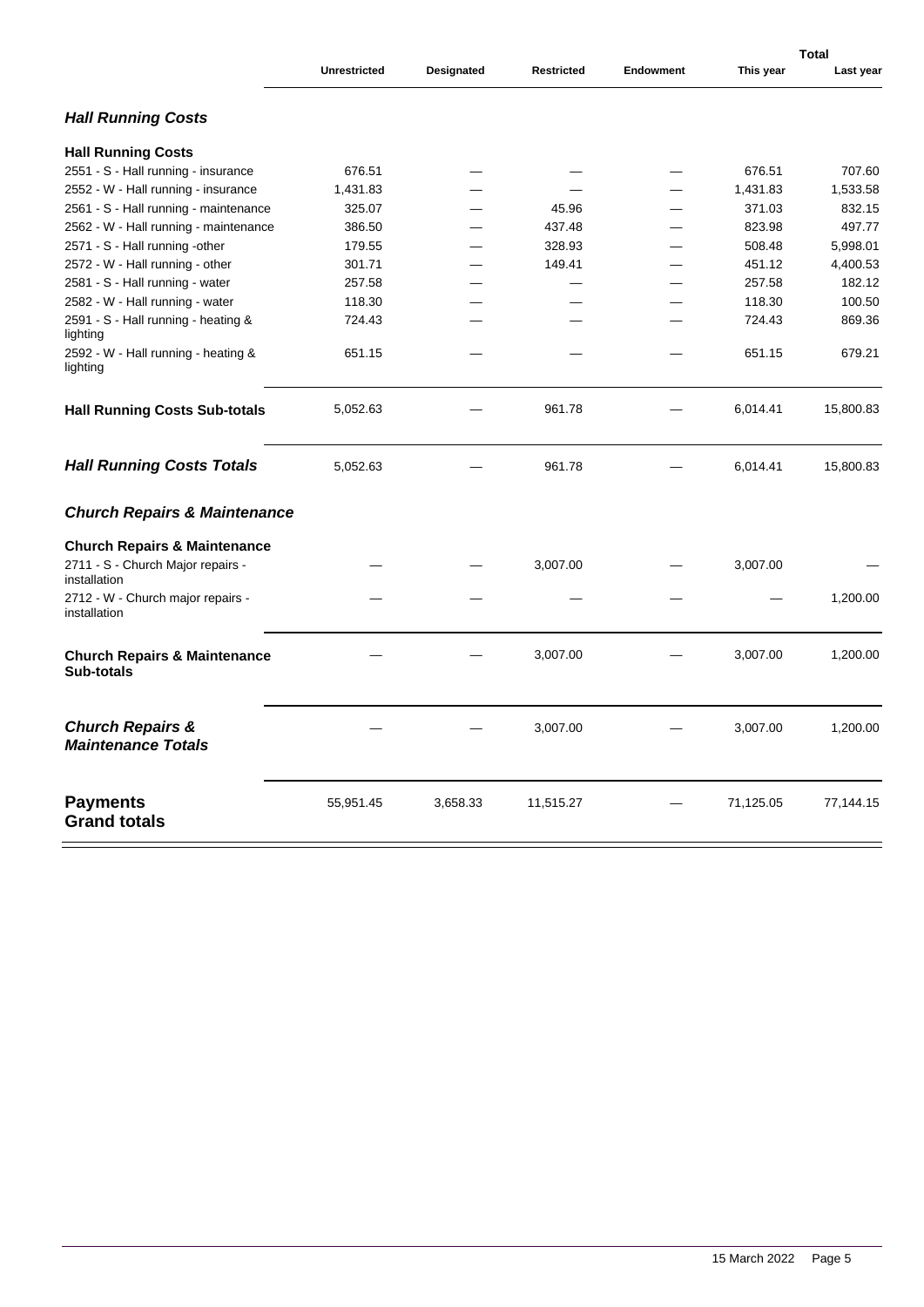# **PCC of Weston and Shavington**

#### **Statement of Financial Activities**

# **For the period from 01 January 2021 to 31 December 2021**

|                                                       | <b>Unrestricted</b> | Designated  | <b>Restricted</b> | Endowment                | Total      | Prior year |
|-------------------------------------------------------|---------------------|-------------|-------------------|--------------------------|------------|------------|
| Receipts                                              |                     |             |                   |                          |            |            |
| Planned giving                                        | 31,070.00           |             | 120.00            | $\overline{\phantom{0}}$ | 31,190.00  | 31,803.94  |
| Collections and other giving                          | 4,248.10            |             |                   |                          | 4,248.10   | 3,489.54   |
| Other voluntary receipts                              | 3,270.80            |             | 2,670.31          | $\overline{\phantom{0}}$ | 5,941.11   | 2,786.66   |
| Gift Aid recovered                                    | 6,945.91            |             | 44.00             | —                        | 6,989.91   | 6,827.54   |
| Other receipts                                        |                     |             |                   |                          |            | 13,800.00  |
| Activities for generating funds                       | 4,149.04            | 1,403.20    | 2,289.21          |                          | 7,841.45   | 3,820.98   |
| Investment Income                                     |                     | 14.78       | 59.82             |                          | 74.60      | 605.73     |
| Receipts from church activities                       | 9,592.50            |             | 9,405.29          | —                        | 18,997.79  | 5,219.00   |
| <b>Total receipts</b>                                 | 59,276.35           | 1,417.98    | 14,588.63         |                          | 75,282.96  | 68,353.39  |
| Payments                                              |                     |             |                   |                          |            |            |
| Cost of generating funds                              | 458.83              | 638.02      | 5,980.75          | —                        | 7,077.60   | 621.57     |
| Missionary and Charitable Giving                      | 800.00              |             |                   |                          | 800.00     |            |
| Parish Share                                          | 37,472.31           | (6,661.76)  |                   |                          | 30,810.55  | 37,193.40  |
| Clergy and Staffing costs                             | 5,248.46            | 9,385.23    |                   | $\overline{\phantom{0}}$ | 14,633.69  | 13,971.86  |
| <b>Church Running Expenses</b>                        | 6,919.22            | 296.84      | 1,565.74          | —                        | 8,781.80   | 8,356.49   |
| <b>Hall Running Costs</b>                             | 5,052.63            |             | 961.78            | $\overline{\phantom{0}}$ | 6,014.41   | 15,800.83  |
| Church Repairs & Maintenance                          |                     |             | 3,007.00          |                          | 3,007.00   | 1,200.00   |
| Hall Repairs & Maintenance                            |                     |             |                   |                          |            |            |
| New Building work                                     |                     |             |                   |                          |            |            |
| <b>Governance Costs</b>                               |                     |             |                   |                          |            |            |
| <b>Total payments</b>                                 | 55,951.45           | 3,658.33    | 11,515.27         |                          | 71,125.05  | 77,144.15  |
| Net incoming / outgoing resources before transfer     | 3,324.90            | (2, 240.35) | 3,073.36          |                          | 4,157.91   | (8,790.76) |
| Transfers                                             |                     |             |                   |                          |            |            |
|                                                       |                     |             |                   |                          |            |            |
| Gross transfers between funds - in                    |                     |             |                   |                          |            |            |
| Gross transfers between funds - out                   |                     |             |                   |                          |            |            |
| Net incoming / outgoing before other gains / losses   | 3,324.90            | (2, 240.35) | 3,073.36          |                          | 4,157.91   | (8,790.76) |
| Other recognised gains / losses                       |                     |             |                   |                          |            |            |
| Gains / losses on investment assets                   |                     |             |                   |                          |            |            |
| Gains on revaluation, fixed assets, charity's own use |                     |             |                   |                          |            |            |
| Net movement in funds                                 | 3,324.90            | (2, 240.35) | 3,073.36          |                          | 4,157.91   | (8,790.76) |
| Reconciliation of funds                               |                     |             |                   |                          |            |            |
| Total funds brought forward                           | 6,655.25            | 26,874.08   | 117,143.69        |                          | 150,673.02 | 159,463.78 |
|                                                       |                     |             |                   |                          |            |            |
| <b>Total funds carried forward</b>                    | 9,980.15            | 24,633.73   | 120,217.05        |                          | 154,830.93 | 150,673.02 |
| Represented by                                        |                     |             |                   |                          |            |            |
| Unrestricted                                          |                     |             |                   |                          |            |            |
| General fund                                          | 9,980.15            |             |                   |                          | 9,980.15   | 6,655.25   |
| Designated                                            |                     |             |                   |                          |            |            |
| All Saints Choir Fund                                 |                     | 99.66       |                   |                          | 99.66      | 99.62      |
| All Saints Flower Fund                                |                     | 148.15      |                   |                          | 148.15     | 148.14     |
| All Saints Youth Group                                |                     | 665.78      |                   |                          | 665.78     | 602.38     |
| St Mark's Legacy Fund                                 |                     | 4,237.45    |                   | —                        | 4,237.45   | 4,236.24   |
| St Mark's Organ/Music Fund                            |                     | 5,821.48    |                   |                          | 5,821.48   | 5,414.31   |
|                                                       |                     |             |                   |                          |            |            |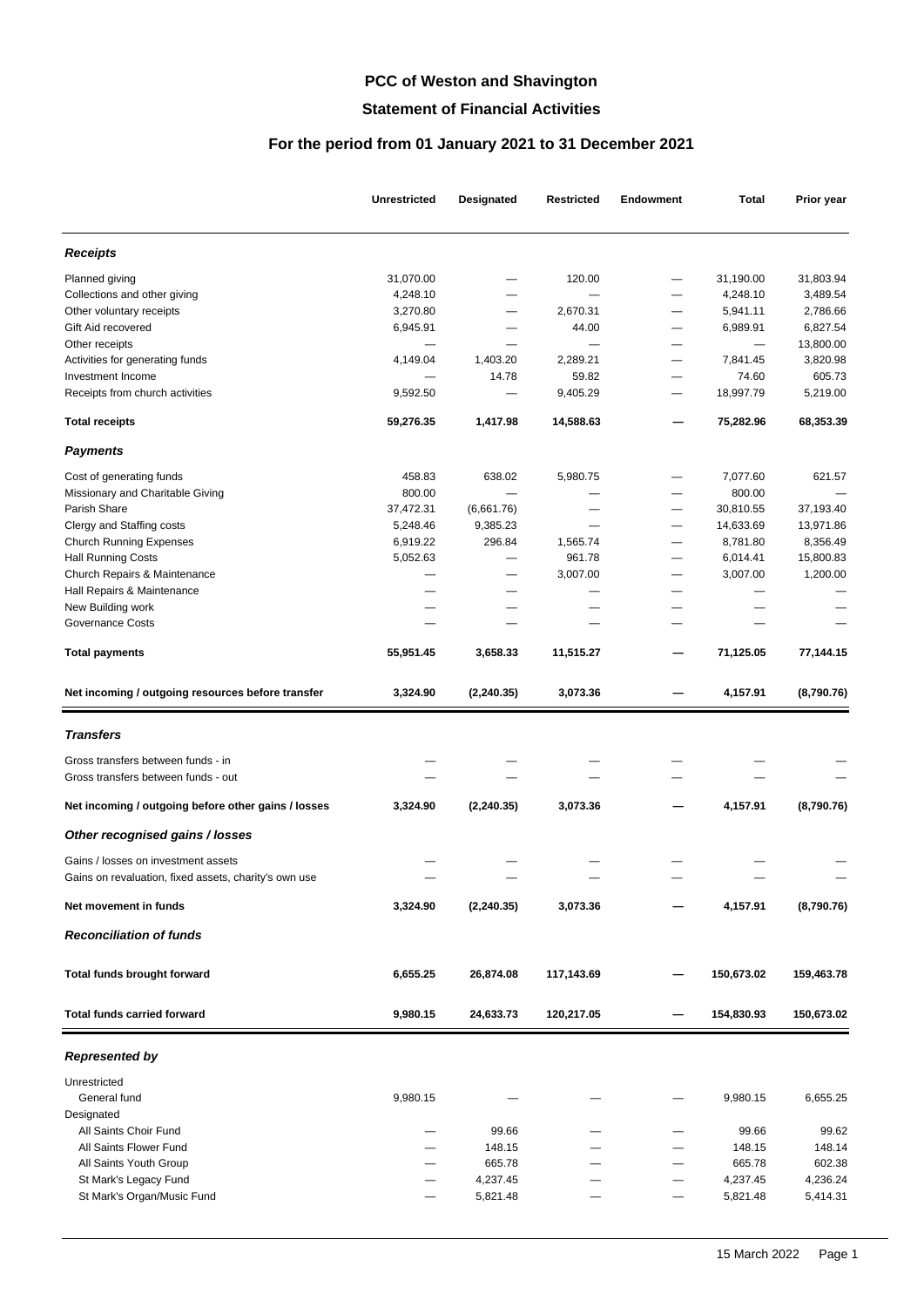|                                              | <b>Unrestricted</b> | <b>Designated</b> | <b>Restricted</b> | Endowment | Total     | Prior year |
|----------------------------------------------|---------------------|-------------------|-------------------|-----------|-----------|------------|
| St Mark's Toddlers                           |                     | 775.28            |                   |           | 775.28    | 774.96     |
|                                              |                     |                   |                   |           |           |            |
| Wages Support From Parish Share              |                     | 12.478.94         |                   | –         | 12,478.94 | 15,191.44  |
| Weston Heating Upgrade Fund                  |                     | 406.99            |                   |           | 406.99    | 406.99     |
| Restricted                                   |                     |                   |                   |           |           |            |
| All Saints Repair Fund                       |                     |                   |                   |           |           |            |
| All Saints Roof & Fabric Fund                |                     |                   | 25,655.04         |           | 25,655.04 | 24,291.20  |
| C-community cafe grant                       |                     |                   | 4,680.48          | —         | 4,680.48  | 2,220.39   |
| Shavington New Church Fund                   |                     |                   | 83,092.75         | —         | 83,092.75 | 84,843.49  |
| St Mark's Building Fund                      |                     |                   | 2,573.42          | –         | 2,573.42  | 2,572.08   |
| St Mark's Hall and Young Church Support Fund |                     |                   | 2,852.54          | -         | 2,852.54  | 2,613.92   |
| Weston Church Hall Special Fund              |                     |                   | 1,362.82          | –         | 1,362.82  | 602.61     |
| Weston Internet Cafe                         |                     |                   |                   |           |           |            |
| Weston Organ Repair Fund                     |                     |                   |                   |           |           |            |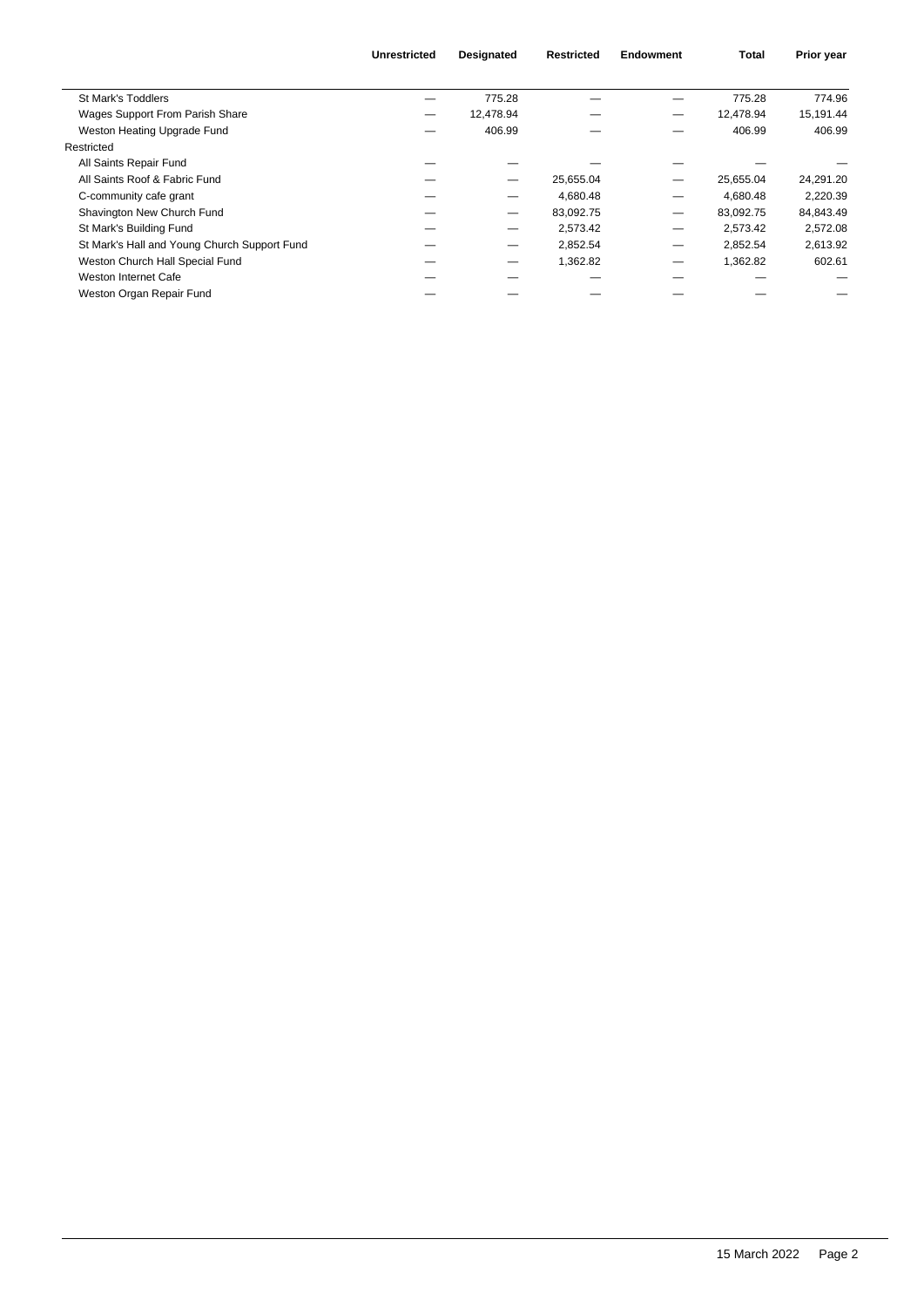# **PCC of Weston and Shavington**

#### **Balance Sheet detailed**

|                       |      |                                 |                             | As at<br>31/12/2021 | As at<br>31/12/2020 |
|-----------------------|------|---------------------------------|-----------------------------|---------------------|---------------------|
| <b>Current assets</b> |      |                                 |                             |                     |                     |
|                       | 6501 | Bank current account            |                             | 12,124.18           | 10,626.48           |
|                       | 6505 | Bank deposit account            |                             | 3.17                | 3.17                |
|                       | 6520 | CBF - General Fund              |                             | 24,683.59           | 24,670.74           |
|                       | 6521 | CBF - S - Organ / Music         |                             | 3,817.98            | 3,815.99            |
|                       | 6522 | CBF - S - New Church            |                             | 82,334.95           | 82,292.08           |
|                       | 6523 | CBF - W - Flower                |                             | 28.15               | 28.14               |
|                       | 6524 | CBF - W - Youth                 |                             | 465.57              | 465.33              |
|                       | 6525 | CBF - S - Legacies              |                             | 2,337.45            | 2,336.24            |
|                       | 6526 | CBF - S - Building              |                             | 2,573.42            | 2,572.08            |
|                       | 6527 | CBF - W - Hall                  |                             | 404.73              | 404.52              |
|                       | 6528 | CBF - W - Roof & Fabric         |                             | 26,588.98           | 26,575.14           |
|                       | 6529 | CBF - W - Choir                 |                             | 99.66               | 99.62               |
|                       | 6533 | CBF - W - Cyber                 |                             |                     |                     |
|                       | 6591 | Petty Cash - St Mark's          |                             | 98.36               | 93.69               |
|                       | 6592 | Petty Cash - All Saints         |                             | 56.38               | 56.38               |
|                       | 6593 | LFO - Shavington                |                             | 559.50              |                     |
|                       | 6594 | LFO - Weston                    |                             | 641.65              |                     |
|                       |      |                                 | <b>Total Current assets</b> | 156,817.72          | 154,039.60          |
| <b>Liabilities</b>    |      |                                 |                             |                     |                     |
|                       | 6699 | Agency collections              |                             | 1,986.79            | 3,366.58            |
|                       |      |                                 | <b>Total Liabilities</b>    | 1,986.79            | 3,366.58            |
|                       |      |                                 | Net Asset surplus (deficit) | 154,830.93          | 150,673.02          |
|                       |      |                                 |                             |                     |                     |
| <b>Reserves</b>       |      | Excess / (deficit) to date      |                             | 4,157.91            |                     |
|                       | Z01  | Starting balances               |                             | 150,673.02          | 150,673.02          |
|                       | Z02  | Gains and losses on investments |                             |                     |                     |
|                       |      |                                 |                             |                     |                     |
|                       |      |                                 | <b>Total Reserves</b>       | 154,830.93          | 150,673.02          |